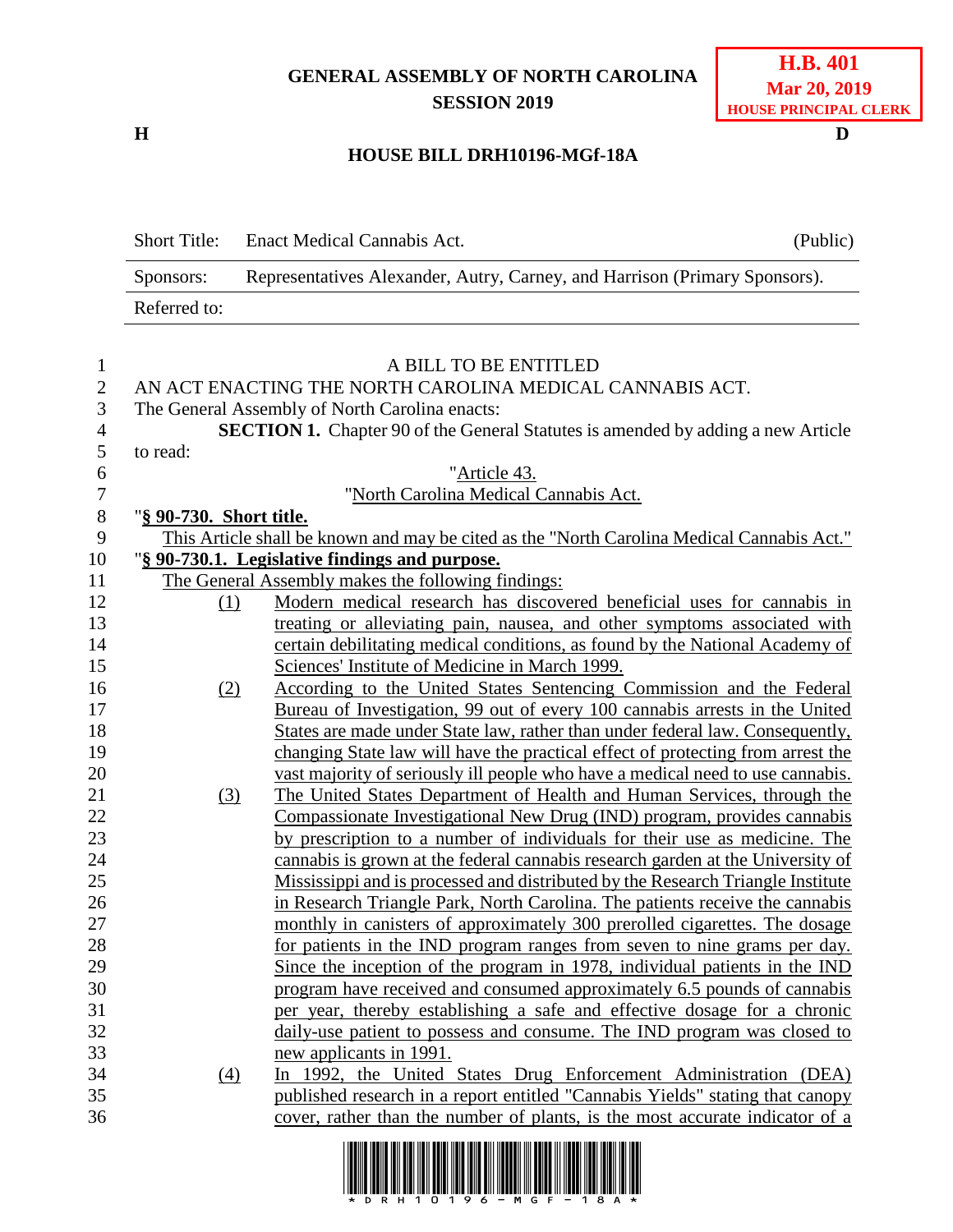|                           |           | <b>General Assembly Of North Carolina</b>                               | <b>Session 2019</b>                                                                                                                                             |
|---------------------------|-----------|-------------------------------------------------------------------------|-----------------------------------------------------------------------------------------------------------------------------------------------------------------|
|                           |           |                                                                         | garden's yield. According to the DEA report, 250 square feet of mature garden                                                                                   |
|                           |           |                                                                         | canopy will typically yield six pounds of processed cannabis per year, a                                                                                        |
|                           |           |                                                                         | common amount for patients who use cannabis daily, and less than the amount                                                                                     |
|                           |           | prescribed and delivered to the IND patients by the federal government. |                                                                                                                                                                 |
| (5)                       |           |                                                                         | Although federal law currently prohibits any use of cannabis outside of the                                                                                     |
|                           |           |                                                                         | IND program, the laws of Alaska, Arizona, Arkansas, California, Colorado,                                                                                       |
|                           |           |                                                                         | Connecticut, Delaware, the District of Columbia, Florida, Guam, Hawaii,                                                                                         |
|                           |           |                                                                         | Illinois, Iowa, Louisiana, Maine, Maryland, Massachusetts, Michigan,                                                                                            |
|                           |           |                                                                         | Minnesota, Missouri, Montana, Nevada, New Hampshire, New Jersey, New                                                                                            |
|                           |           |                                                                         | Mexico, New York, North Dakota, Ohio, Oklahoma, Oregon, Pennsylvania,                                                                                           |
|                           |           |                                                                         | Puerto Rico, Rhode Island, Utah, Vermont, Washington, and West Virginia                                                                                         |
|                           |           |                                                                         | permit the medical use and cultivation of cannabis. North Carolina joins in                                                                                     |
|                           |           | this effort for the health and welfare of its citizens.                 |                                                                                                                                                                 |
|                           |           |                                                                         | States are not required to enforce federal law or prosecute people for engaging                                                                                 |
| (6)                       |           |                                                                         | in activities prohibited by federal law. Therefore, compliance with this Article                                                                                |
|                           |           |                                                                         |                                                                                                                                                                 |
|                           |           | does not put the State of North Carolina in violation of federal law.   | Compassion dictates that State law should make a distinction between the                                                                                        |
| (7)                       |           |                                                                         |                                                                                                                                                                 |
|                           |           |                                                                         | medical and nonmedical use of cannabis. Hence, the purpose of this Article is<br>to protect patients with debilitating medical conditions, and their physicians |
|                           |           |                                                                         | and caregivers, from arrest and prosecution, criminal and other penalties, and                                                                                  |
|                           |           |                                                                         | property forfeiture by allowing the beneficial use of medical cannabis in a                                                                                     |
|                           |           |                                                                         | regulated system for alleviating symptoms caused by debilitating medical                                                                                        |
|                           |           | conditions and their medical treatments.                                |                                                                                                                                                                 |
| (8)                       |           |                                                                         | This Article is intended to make only those changes to existing North Carolina                                                                                  |
|                           |           |                                                                         | laws that are necessary to protect patients and their doctors from criminal and                                                                                 |
|                           |           |                                                                         | civil penalties and is not intended to change current civil and criminal laws                                                                                   |
|                           |           | governing the use of cannabis for nonmedical purposes.                  |                                                                                                                                                                 |
|                           |           |                                                                         | The General Assembly enacts this Article pursuant to its police power to enact                                                                                  |
| (9)                       |           |                                                                         | legislation for the protection of the health of its citizens, as reserved to the                                                                                |
|                           |           | State in the Tenth Amendment of the United States Constitution.         |                                                                                                                                                                 |
| "§ 90-730.2. Definitions. |           |                                                                         |                                                                                                                                                                 |
|                           |           | The following definitions apply in this Article:                        |                                                                                                                                                                 |
| (1)                       |           | "Adequate supply" has the following meanings:                           |                                                                                                                                                                 |
|                           | a.        |                                                                         | An amount of usable cannabis derived solely from an intrastate source                                                                                           |
|                           |           |                                                                         | that is possessed by a qualified patient, or collectively possessed by a                                                                                        |
|                           |           |                                                                         | qualified patient and the qualified patient's designated caregiver, in an                                                                                       |
|                           |           |                                                                         | amount that does not exceed what is reasonably necessary to assure                                                                                              |
|                           |           |                                                                         | the uninterrupted availability of cannabis for a period of three months,                                                                                        |
|                           |           |                                                                         | in any form recommended by the qualified patient's physician for the                                                                                            |
|                           |           |                                                                         | purpose of alleviating the symptoms or effects of the qualified patient's                                                                                       |
|                           |           | debilitating medical condition.                                         |                                                                                                                                                                 |
|                           |           |                                                                         |                                                                                                                                                                 |
|                           | <u>b.</u> |                                                                         | For a qualified patient for whom a delivery method of inhalation of                                                                                             |
|                           |           |                                                                         | cannabis vapor or smoking is recommended by the qualified patient's                                                                                             |
|                           |           |                                                                         | physician, "adequate supply" means not more than 24 ounces of                                                                                                   |
|                           |           | cannabis in a form usable for that purpose.                             |                                                                                                                                                                 |
| (2)                       |           |                                                                         | <u>"Bona fide physician-patient relationship" means a physician and a patient</u>                                                                               |
|                           |           |                                                                         | have a treatment or counseling relationship in which the physician has                                                                                          |
|                           |           |                                                                         | completed a full assessment of the patient's medical history and current                                                                                        |
|                           |           |                                                                         | medical condition, including an appropriate physical examination, and the                                                                                       |
|                           |           |                                                                         | physician is available or offers to provide follow-up care and treatment to the                                                                                 |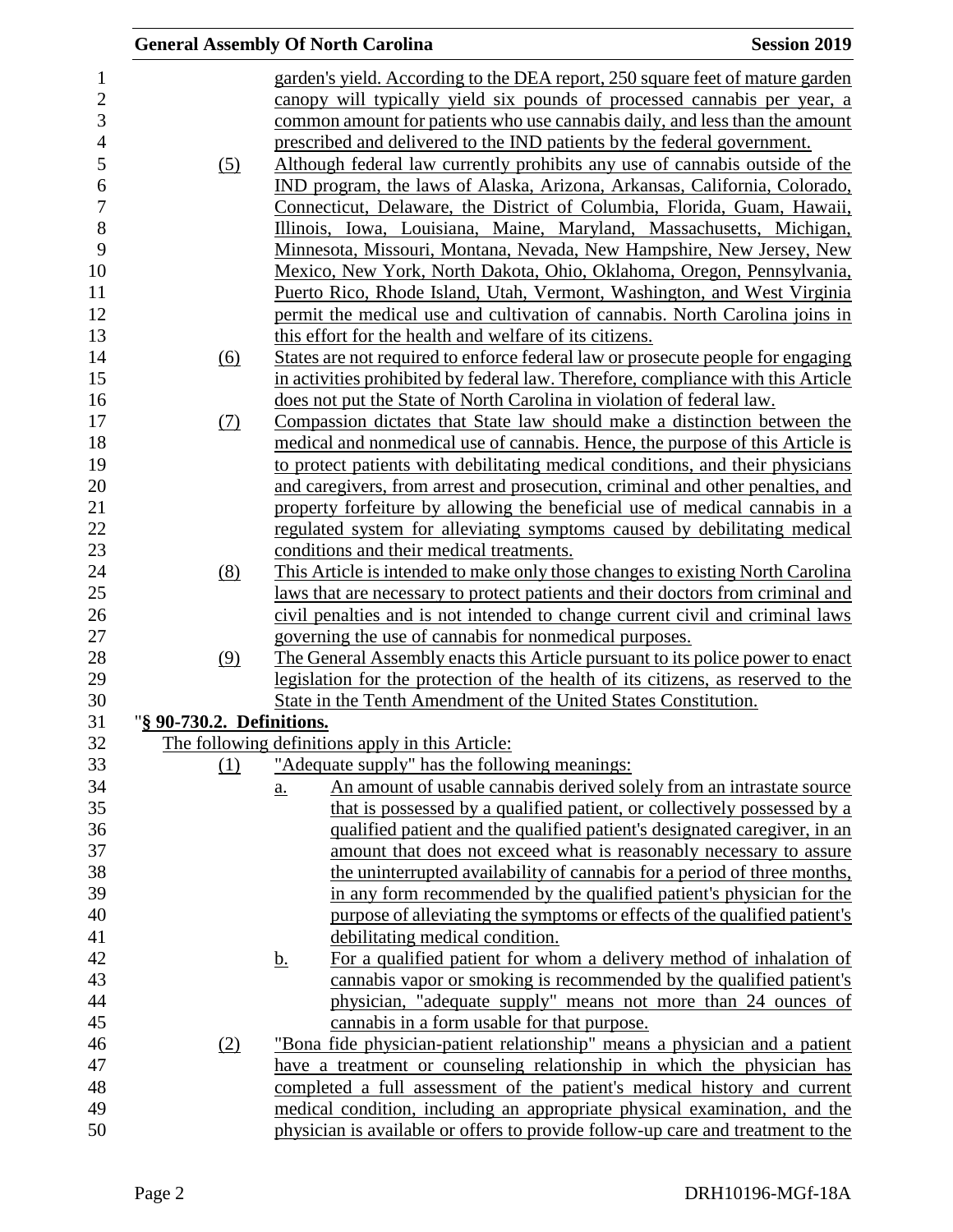|      | <b>General Assembly Of North Carolina</b>                                            | <b>Session 2019</b> |
|------|--------------------------------------------------------------------------------------|---------------------|
|      | patient, including patient examinations, to determine the efficacy of the use of     |                     |
|      | medical cannabis as a treatment for the patient's medical condition.                 |                     |
| (3)  | "Cannabis" means marijuana as defined in G.S. 90-87(16).                             |                     |
| (4)  | <u>"Cannabis-infused product" means a product infused with cannabis that is</u>      |                     |
|      | intended for use or consumption other than by inhalation or smoking. The term        |                     |
|      | includes edible products, ointments, and tinctures.                                  |                     |
| (5)  | "Canopy" means the foliage of growing plants.                                        |                     |
| (6)  | "Canopy cover" means the area shaded by the foliage of growing plants.               |                     |
| (7)  | "Debilitating medical condition" means any of the following:                         |                     |
|      | Cancer; gliomas; glaucoma; positive status<br>$\underline{a}$ .                      | for human           |
|      | immunodeficiency virus (HIV); acquired immune deficiency                             |                     |
|      | syndrome (AIDS); hepatitis C; porphyria; amyotrophic lateral                         |                     |
|      | sclerosis (Lou Gehrig's disease or ALS); Alzheimer's disease;                        |                     |
|      | nail-patella syndrome; fibromyalgia; severe migraines; multiple                      |                     |
|      | sclerosis; celiac disease; Crohn's disease; diabetes mellitus; dystonia;             |                     |
|      | gastrointestinal disorders; hypertension; incontinence; injury or                    |                     |
|      | the spinal cord, spinal column, or vertebra;<br>disease<br>to                        |                     |
|      | methicillin-resistant Staphylococcus aureus (MRSA); myelomalacia;                    |                     |
|      | osteoporosis; pruritus; rheumatoid arthritis; sleep apnea; Tourette's                |                     |
|      | syndrome; or the treatment of such conditions.                                       |                     |
|      | <u>b.</u><br>A chronic or debilitating disease or medical condition or its treatment |                     |
|      | that produces one or more of the following: cachexia or wasting                      |                     |
|      | syndrome; severe pain; severe nausea; anorexia; seizures, including                  |                     |
|      | those characteristic of epilepsy; or severe and persistent muscle                    |                     |
|      | spasms, including those characteristic of multiple sclerosis (MS),                   |                     |
|      | amyotrophic lateral sclerosis (Lou Gehrig's disease or ALS), or                      |                     |
|      | Crohn's disease.                                                                     |                     |
|      | Any other serious medical or mental condition or its treatment<br>$\underline{c}$ .  |                     |
|      | approved by a physician or other practitioner authorized to prescribe                |                     |
|      | or recommend a controlled substance classified in the schedules set                  |                     |
|      | forth in either the Controlled Substances Act (Article 5 of Chapter 90               |                     |
|      | of the General Statutes) or the federal Comprehensive Drug Abuse                     |                     |
|      | Prevention and Control Act of 1970, P.L. 91-513, 84 Stat. 1236 (Oct.                 |                     |
|      | 27, 1970).                                                                           |                     |
| (8)  | <u>"Designated caregiver" means a person who is at least 21 years of age and</u>     |                     |
|      | who has agreed to assist with a qualified patient's medical use of cannabis.         |                     |
| (9)  | "Licensed medical cannabis center" means a person licensed pursuant to               |                     |
|      | G.S. 90-730.6 to operate a business that sells cannabis and cannabis-infused         |                     |
|      | products to registry identification cardholders and other licensed medical           |                     |
|      | cannabis centers.                                                                    |                     |
| (10) | "Licensed producer of cannabis-infused products" means a person licensed             |                     |
|      | pursuant to G.S. 90-730.6 to operate a business producing cannabis-infused           |                     |
|      | products.                                                                            |                     |
| (11) | "Licensed producer of medical cannabis" means a person licensed pursuant to          |                     |
|      | G.S. 90-730.6 to cultivate cannabis for sale to a licensed medical cannabis          |                     |
|      | center.                                                                              |                     |
| (12) | "Medical use of cannabis" or "medical use" means the acquisition, possession,        |                     |
|      | use, internal possession, delivery, transfer, or transportation of cannabis or       |                     |
|      | paraphernalia relating to the administration of cannabis to treat or alleviate a     |                     |
|      | qualified patient's medical condition or symptoms associated with the medical        |                     |
|      | condition or its treatment.                                                          |                     |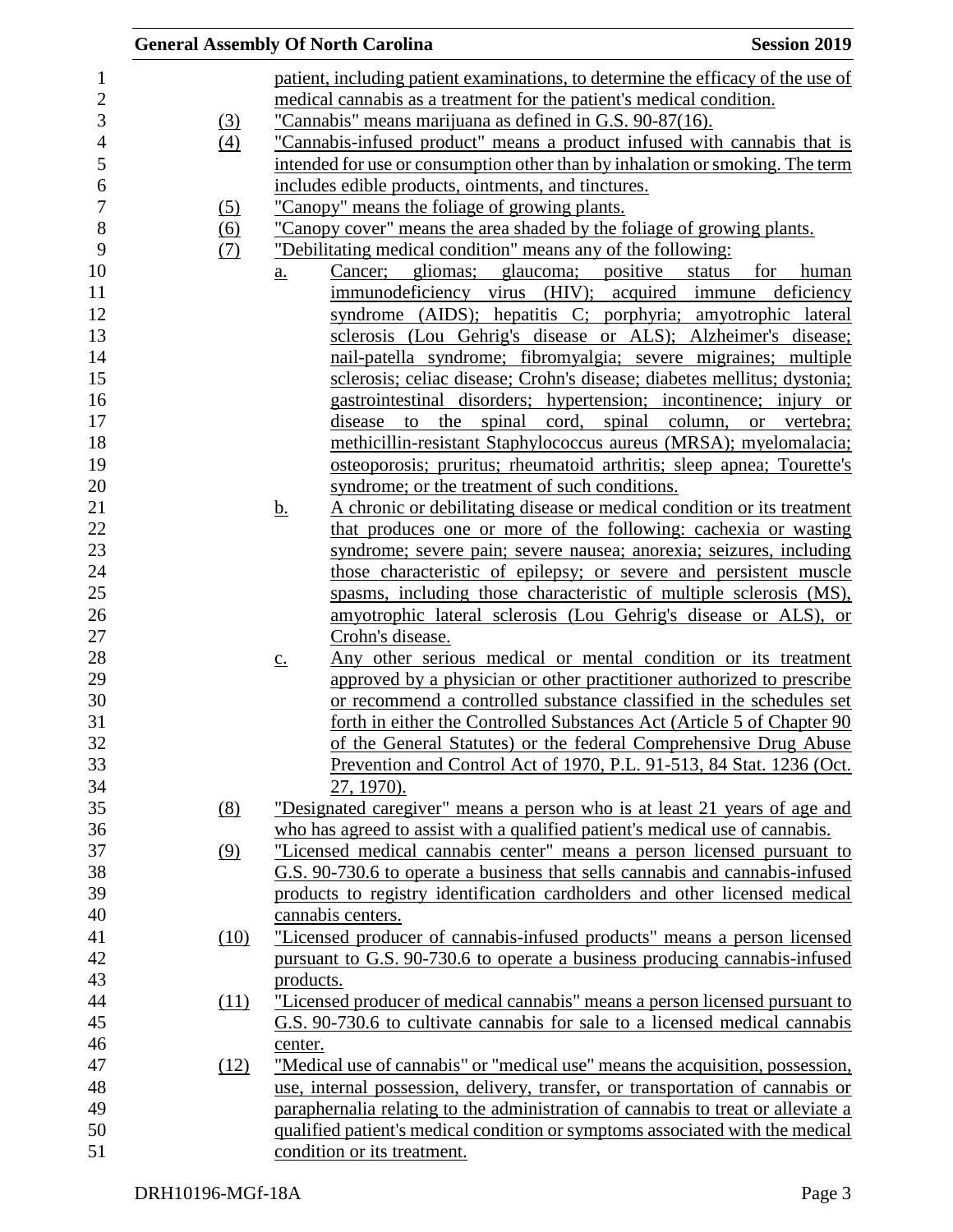|                |                            | <b>General Assembly Of North Carolina</b>                                                              | <b>Session 2019</b> |
|----------------|----------------------------|--------------------------------------------------------------------------------------------------------|---------------------|
| $\mathbf{1}$   | (13)                       | "Physician" means a person licensed under Article 1 of Chapter 90 of the                               |                     |
| $\overline{2}$ |                            | General Statutes who is in good standing to practice medicine in this State.                           |                     |
| 3              | (14)                       | "Producer" includes a producer of medical cannabis and a producer of                                   |                     |
| $\overline{4}$ |                            | cannabis-infused products.                                                                             |                     |
| 5              | (15)                       | "Qualified patient" means a person who has been diagnosed by a physician as                            |                     |
| 6              |                            | having a debilitating medical condition.                                                               |                     |
| $\overline{7}$ | (16)                       | "Registry identification cardholder" means a qualified patient or a designated                         |                     |
| 8              |                            | caregiver who holds a valid registry identification card issued by the North                           |                     |
| 9              |                            | Carolina Department of Health and Human Services pursuant to                                           |                     |
| 10             |                            | G.S. 90-730.5.                                                                                         |                     |
| 11             | (17)                       | "Registry identification card" means a document issued by the North Carolina                           |                     |
| 12             |                            | Department of Health and Human Services pursuant to G.S. 90-730.5 that                                 |                     |
| 13             |                            | identifies a person as a qualified patient or designated caregiver.                                    |                     |
| 14             | (18)                       | "Regulated medical cannabis supply system" or "system" means the system                                |                     |
| 15             |                            | established by the North Carolina Department of Agriculture and Consumer                               |                     |
| 16             |                            | Services pursuant to G.S. 90-730.6 to provide a safe method for producing                              |                     |
| 17             |                            | and distributing cannabis to registry identification cardholders and persons                           |                     |
| 18             |                            | licensed to produce and distribute cannabis and cannabis-infused products to                           |                     |
| 19             |                            | registry identification cardholders.                                                                   |                     |
| 20             | (19)                       | "Usable cannabis" means the dried buds and mature female flowers of the                                |                     |
| 21             |                            | plant of the genus Cannabis, and any mixture or preparation thereof, that are                          |                     |
| 22             |                            | appropriate for medical use as provided in this Article.                                               |                     |
| 23             | (20)                       | "Written certification" means a statement in a patient's medical records or a                          |                     |
| 24             |                            | statement signed by a physician with whom the patient has a bona fide                                  |                     |
| 25             |                            | physician-patient relationship indicating that, in the physician's professional                        |                     |
| 26             |                            | opinion, the patient has a debilitating medical condition and the potential                            |                     |
| 27             |                            | health benefits of the medical use of cannabis would likely outweigh the                               |                     |
| 28             |                            | health risks for the patient.                                                                          |                     |
| 29             |                            | "§ 90-730.3. Protections for the medical use of cannabis.                                              |                     |
| 30             | (a)                        | A qualified patient shall not be subject to arrest, prosecution, or penalty in any                     |                     |
| 31             |                            | manner, or denied any right or privilege, including, but not limited to, civil penalty or disciplinary |                     |
| 32             |                            | action by a business or occupational or professional licensing board or bureau, for the possession     |                     |
| 33             |                            | or purchase of cannabis for medical use by the qualified patient if the quantity of usable cannabis    |                     |
| 34             |                            | possessed or purchased does not exceed an adequate supply, as determined by the qualified              |                     |
| 35             | patient's physician.       |                                                                                                        |                     |
| 36             | (b)                        | A designated caregiver shall not be subject to arrest, prosecution, or penalty in any                  |                     |
| 37             |                            | manner, or denied any right or privilege, including imposition of a civil penalty or disciplinary      |                     |
| 38             |                            | action by a business or occupational or professional licensing board or bureau, for the possession     |                     |
| 39             |                            | or purchase of cannabis for medical use by the qualified patient if the quantity of cannabis           |                     |
| 40             |                            | possessed or purchased does not exceed an adequate supply for the qualified patient, as                |                     |
| 41             |                            | determined by the qualified patient's physician.                                                       |                     |
| 42             | (c)                        | If usable cannabis is infused or added as an ingredient to food, salve, tincture, or any               |                     |
| 43             |                            | other preparation to be consumed or used by a qualified patient, the weight of the other               |                     |
| 44             |                            | ingredients that are not usable cannabis shall not be included for the purpose of determining          |                     |
| 45             |                            | whether a qualified patient is in possession of an amount of cannabis that exceeds the qualified       |                     |
| 46             | patient's adequate supply. |                                                                                                        |                     |
| 47             | (d)                        | Subsection (a) of this section does not apply to a qualified patient under 18 years of                 |                     |
| 48             |                            | age, unless all of the following criteria are met:                                                     |                     |
| 49             | (1)                        | The qualified patient's physician has explained the potential risks and benefits                       |                     |
| 50             |                            | of the medical use of cannabis to the qualified patient and to a parent,                               |                     |
| 51             |                            | guardian, or person having legal custody of the qualified patient.                                     |                     |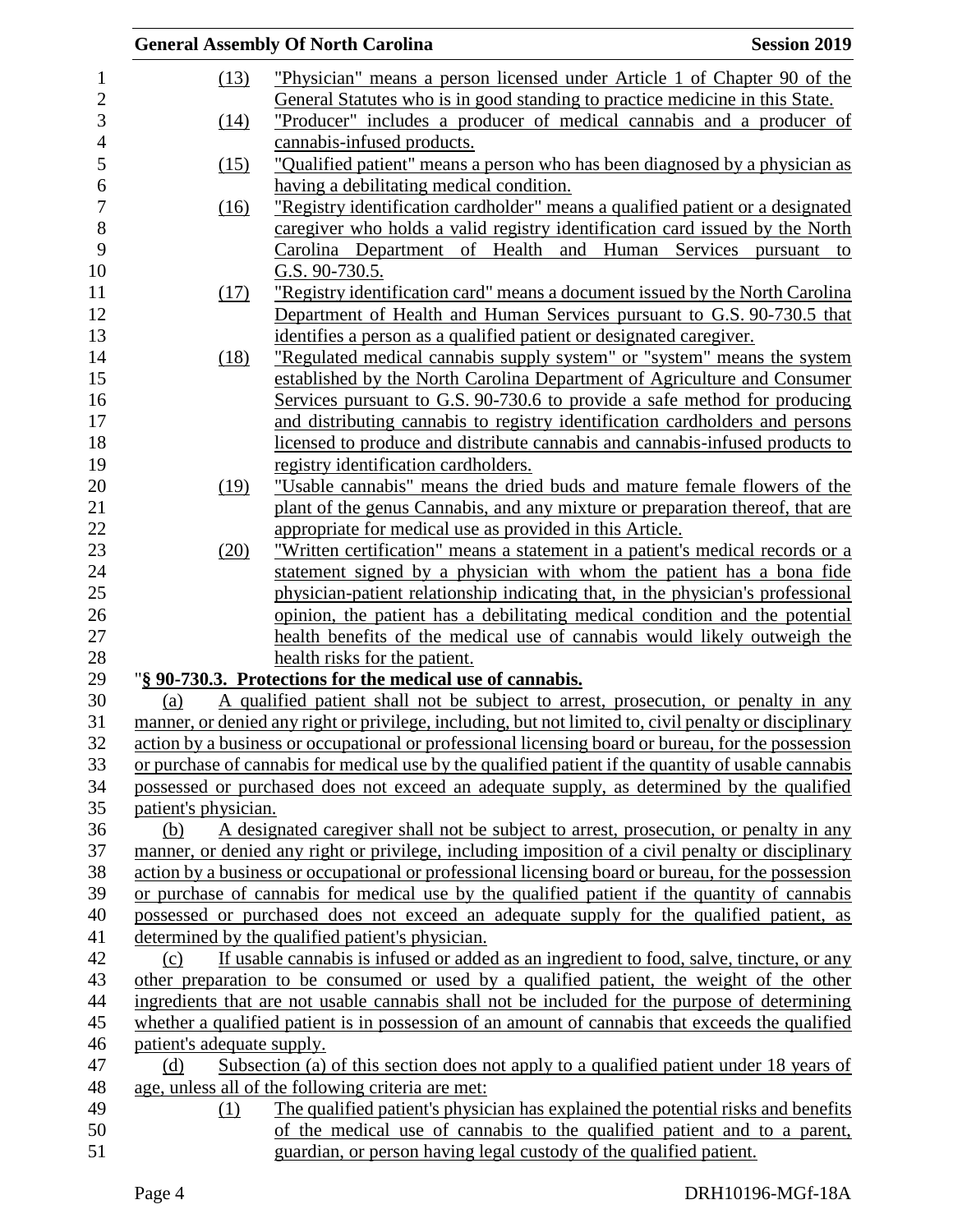|                | <b>General Assembly Of North Carolina</b>                                                                                                                                                        | <b>Session 2019</b> |
|----------------|--------------------------------------------------------------------------------------------------------------------------------------------------------------------------------------------------|---------------------|
| $\mathbf{1}$   | A parent, guardian, or person having legal custody of the qualified patient<br>(2)                                                                                                               |                     |
| $\overline{c}$ | consents in writing to (i) allow the qualified patient's medical use of cannabis,                                                                                                                |                     |
| 3              | (ii) serve as the qualified patient's designated caregiver, and (iii) control the                                                                                                                |                     |
| $\overline{4}$ | dosage and frequency of the medical use of cannabis by the qualified patient.                                                                                                                    |                     |
| 5              | A qualified patient or a designated caregiver shall be granted the full legal protections<br>(e)                                                                                                 |                     |
| 6              | provided in this section as long as the qualified patient or designated caregiver is in possession                                                                                               |                     |
| $\overline{7}$ | of a registry identification card. If the qualified patient or designated caregiver is not in                                                                                                    |                     |
| 8              | possession of a registry identification card, the individual shall be given an opportunity to                                                                                                    |                     |
| 9              | produce the registry identification card before the initiation of any arrest, criminal charges, or                                                                                               |                     |
| 10             | other penalties.                                                                                                                                                                                 |                     |
| 11             | A qualified patient or a designated caregiver is presumed to be engaged in the medical<br>(f)                                                                                                    |                     |
| 12             | use of cannabis if the qualified patient or designated caregiver is in possession of a registry                                                                                                  |                     |
| 13             | identification card and an amount of cannabis that does not exceed the qualified patient's                                                                                                       |                     |
| 14             | adequate supply. This presumption may be rebutted only by evidence that the qualified patient                                                                                                    |                     |
| 15             | or designated caregiver engaged in conduct related to cannabis for a purpose other than                                                                                                          |                     |
| 16             | alleviating the qualified patient's debilitating medical condition or symptoms associated with the                                                                                               |                     |
| 17             | debilitating medical condition.                                                                                                                                                                  |                     |
| 18             | A designated caregiver may receive reimbursement for costs associated with assisting<br>(g)                                                                                                      |                     |
| 19             | a qualified patient in the medical use of cannabis. Reimbursement for these costs does not                                                                                                       |                     |
| 20             | constitute the sale of a controlled substance under Article 5 of Chapter 90 of the General Statutes.                                                                                             |                     |
| $21\,$         | A school, employer, or landlord shall neither refuse to enroll, employ, or lease to nor<br>(h)                                                                                                   |                     |
| 22             | otherwise penalize a qualified patient or a designated caregiver solely because of (i) the                                                                                                       |                     |
| 23             | individual's status as a qualified patient or a designated caregiver or (ii) the presence of cannabis                                                                                            |                     |
| 24             | metabolities resulting from medical use of cannabis in the individual's bodily fluids.                                                                                                           |                     |
| 25             | For the purposes of medical care, including organ transplants, a qualified patient's<br>(i)                                                                                                      |                     |
| 26             | authorized use of cannabis in accordance with this Article shall be treated in the same manner as                                                                                                |                     |
| 27             | the authorized use of any other medication used at the direction of a physician and shall not                                                                                                    |                     |
| 28             | constitute the use of an illegal substance.                                                                                                                                                      |                     |
| 29<br>30       | A licensed producer of medical cannabis shall not be subject to arrest, prosecution, or<br>$\Omega$                                                                                              |                     |
| 31             | penalty in any manner, or denied any right or privilege, or subject to disciplinary action by a<br>business or occupational or professional licensing board or bureau for producing, possessing, |                     |
| 32             | distributing, or dispensing cannabis in a manner consistent with this Article.                                                                                                                   |                     |
| 33             | A physician shall not be subject to arrest, prosecution, or penalty in any manner, or<br>(k)                                                                                                     |                     |
| 34             | denied any right or privilege, or subject to increased monitoring or disciplinary action by the                                                                                                  |                     |
| 35             | North Carolina Medical Board or any other business or occupational or professional licensing                                                                                                     |                     |
| 36             | board or bureau for either of the following:                                                                                                                                                     |                     |
| 37             | Advising a patient about the risks and benefits of the medical use of cannabis<br>(1)                                                                                                            |                     |
| 38             | or that the patient may benefit from the medical use of cannabis if, in the                                                                                                                      |                     |
| 39             | physician's medical judgment, the potential benefits of the medical use of                                                                                                                       |                     |
| 40             | cannabis would likely outweigh the health risks for that particular patient.                                                                                                                     |                     |
| 41             | <u>Providing a patient with valid documentation, based upon the physician's</u><br>(2)                                                                                                           |                     |
| 42             | assessment of the patient's medical history and current medical condition, that                                                                                                                  |                     |
| 43             | the potential benefits of the medical use of cannabis would likely outweigh                                                                                                                      |                     |
| 44             | the health risks for that particular patient.                                                                                                                                                    |                     |
| 45             | A physician shall not be subject to arrest, prosecution, or penalty in any manner, or<br>(l)                                                                                                     |                     |
| 46             | denied any right or privilege, or subject to disciplinary action by a business or occupational or                                                                                                |                     |
| 47             | professional licensing board or bureau for discussing with a patient the benefits or health risks of                                                                                             |                     |
| 48             | the medical use of cannabis or the interaction of cannabis with other substances.                                                                                                                |                     |
| 49             | State and local law enforcement officers shall not harm, neglect, injure, or destroy an<br>(m)                                                                                                   |                     |
| 50             | individual's interest in or right to property that is possessed, owned, or used in connection with                                                                                               |                     |
| 51             | the medical use of cannabis, or acts incidental to the medical use of cannabis, while the property                                                                                               |                     |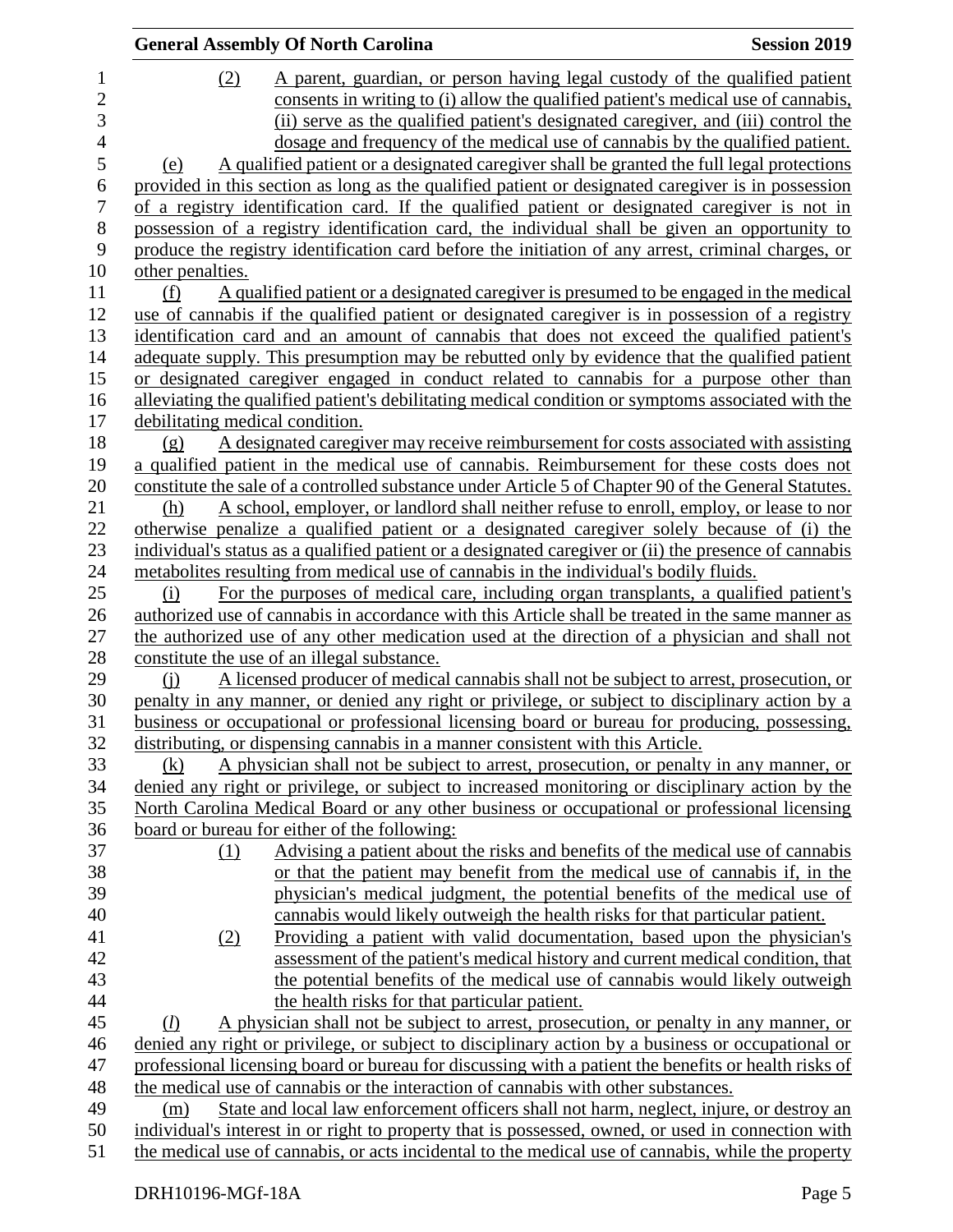## **General Assembly Of North Carolina Session 2019**

| $\mathbf{1}$     | is in the possession of State or local law enforcement officials as a result of a seizure of the                                                                                                 |
|------------------|--------------------------------------------------------------------------------------------------------------------------------------------------------------------------------------------------|
| $\overline{c}$   | property in connection with the claimed medical use of cannabis. A person does not forfeit any                                                                                                   |
| 3                | right or interest in property seized in connection with the medical use of cannabis under any                                                                                                    |
| $\overline{4}$   | provision of State law providing for the forfeiture of property, unless the forfeiture is part of a                                                                                              |
| 5                | sentence imposed upon the person as a result of a conviction of a criminal violation of this Article                                                                                             |
| 6                | or entry of a plea of guilty to such violation. Cannabis, paraphernalia, or other property seized                                                                                                |
| $\boldsymbol{7}$ | from a qualified patient, designated caregiver, licensed medical cannabis center, licensed                                                                                                       |
| 8                | producer of medical cannabis, or licensed producer of cannabis-infused products in connection                                                                                                    |
| 9                | with the claimed medical use or production for medical use of cannabis shall be returned                                                                                                         |
| 10               | immediately upon the determination by a court, prosecutor, or law enforcement officer that the                                                                                                   |
| 11               | qualified patient, designated caregiver, or licensed producer of medical cannabis is entitled to the                                                                                             |
| 12               | protections of this Article. In making this determination, the court, a prosecutor, or a law                                                                                                     |
| 13               | enforcement officer shall consider as evidence the failure of law enforcement officers to actively                                                                                               |
| 14               | investigate the case, a decision not to prosecute, the dismissal of charges, or acquittal.                                                                                                       |
| 15               | A person shall not be denied custody of, or visitation or parenting time with, a minor<br>(n)                                                                                                    |
| 16               | for conduct allowed under this Article.                                                                                                                                                          |
| 17               | There is no presumption of neglect or child endangerment for conduct allowed under<br>$\left( 0 \right)$                                                                                         |
| 18               | this Article.                                                                                                                                                                                    |
| 19               | No person shall be subject to arrest or prosecution for constructive possession,<br>(p)                                                                                                          |
| 20               | conspiracy, aiding and abetting, being an accessory, or any other offense, for simply being in the                                                                                               |
| 21               | presence or vicinity of the medical use of cannabis as permitted under this Article or for assisting                                                                                             |
| 22               | a qualified patient with using or administering cannabis.                                                                                                                                        |
| 23               | Possession of or application for a registry identification card shall not alone constitute<br>(q)                                                                                                |
| 24               | probable cause to search the person or the property of the person possessing or applying for a                                                                                                   |
| 25               | registry identification card or otherwise subject the person or the person's property to inspection                                                                                              |
| 26               | by any government agency.                                                                                                                                                                        |
| 27               | If an individual being investigated by a law enforcement officer employed by a<br>(r)                                                                                                            |
| 28               | State-funded or locally funded law enforcement agency credibly asserts during the course of the                                                                                                  |
| 29<br>30         | investigation that the individual is a qualified patient or designated caregiver, neither the law<br>enforcement officer nor the law enforcement agency shall provide any information, except as |
| 31               | required by federal law or the United States Constitution, from any cannabis-related investigation                                                                                               |
| 32               | of the individual to any law enforcement authority that does not recognize the protections of this                                                                                               |
| 33               | Article. Any prosecution of the individual for a violation of this Article shall be conducted                                                                                                    |
| 34               | pursuant to the laws of this State.                                                                                                                                                              |
| 35               | Cannabis produced and possessed under this Article is exempt from the Unauthorized<br>(s)                                                                                                        |
| 36               | Substances Tax set forth in Article 2D of Chapter 105 of the General Statutes, and no tax under                                                                                                  |
| 37               | that Article may be levied against any qualified patient, designated caregiver, licensed medical                                                                                                 |
| 38               | cannabis center, licensed producer of medical cannabis, or licensed producer of cannabis-infused                                                                                                 |
| 39               | products operating in accordance with this Article.                                                                                                                                              |
| 40               | Nothing in this Article shall be construed to extend the protections of this Article to<br>(t)                                                                                                   |
| 41               | any person, including a qualified patient, designated caregiver, licensed medical cannabis center,                                                                                               |
| 42               | licensed producer of medical cannabis, or licensed producer of cannabis-infused products, to                                                                                                     |
| 43               | allow that person to acquire, possess, manufacture, produce, use, sell, distribute, dispense, or                                                                                                 |
| 44               | transport cannabis in a manner that is not consistent with this Article.                                                                                                                         |
| 45               | "§ 90-730.4. Prohibitions, restrictions, and limitations on medical use of cannabis.                                                                                                             |
| 46               | This Article does not permit any person to do any of the following:<br>(a)                                                                                                                       |
| 47               | Operate, navigate, or be in actual physical control of any motor vehicle,<br>(1)                                                                                                                 |
| 48               | aircraft, or motorboat while impaired by cannabis. However, a qualified                                                                                                                          |
| 49               | patient shall not be considered impaired solely due to the presence of cannabis                                                                                                                  |
| 50               | metabolites in the individual's system.                                                                                                                                                          |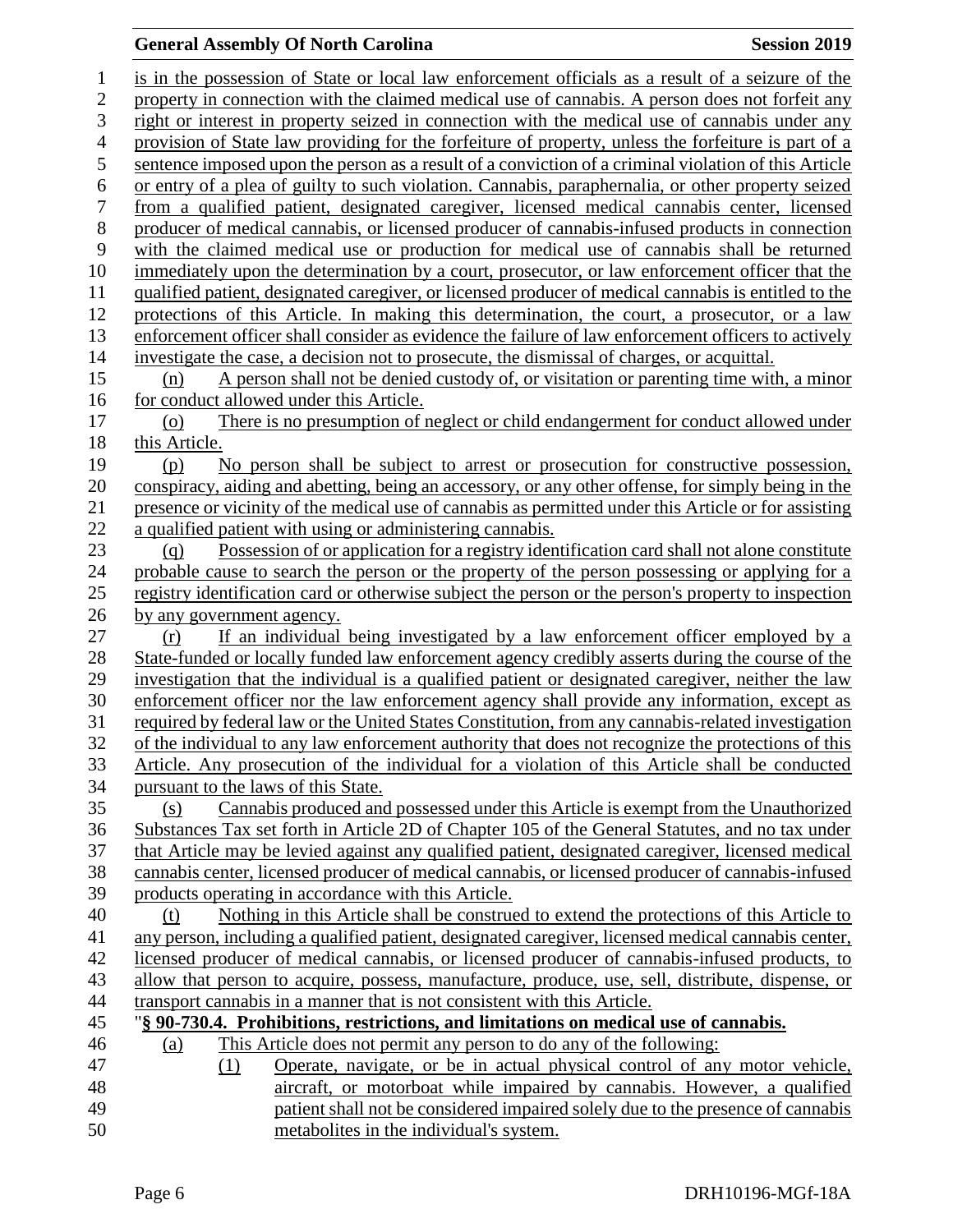|                             | <b>General Assembly Of North Carolina</b>                                                              | <b>Session 2019</b> |
|-----------------------------|--------------------------------------------------------------------------------------------------------|---------------------|
| (2)                         | Undertake any task under the influence of cannabis, when doing so would                                |                     |
|                             | constitute negligence or professional malpractice.                                                     |                     |
| (3)                         | Smoke cannabis in a school bus or other form of public transportation, on any                          |                     |
|                             | school grounds, in any correctional facility, or in any public place in this State.                    |                     |
| (b)                         | A person who commits an act prohibited by subsection (a) of this section is subject to                 |                     |
|                             | all penalties provided by law.                                                                         |                     |
| (c)                         | Nothing in this Article shall be construed to require any of the following:                            |                     |
| (1)                         | A government-sponsored medical assistance program or private health insurer                            |                     |
|                             | to reimburse a person for costs associated with the medical use of cannabis.                           |                     |
| (2)                         | An employer to accommodate the medical use of cannabis in any workplace.                               |                     |
| (d)                         | Fraudulent representation to a law enforcement official of any fact or circumstance                    |                     |
|                             | relating to the medical use of cannabis to avoid arrest or prosecution is a Class 2 misdemeanor        |                     |
|                             | punishable by a fine of five hundred dollars (\$500.00) in addition to any other applicable            |                     |
|                             | penalties for making a false statement about the medical use of cannabis.                              |                     |
| (e)                         | A licensed producer of medical cannabis that sells, distributes, dispenses, or transfers               |                     |
|                             | cannabis to an individual other than a person licensed pursuant to G.S. 90-730.6, or obtains or        |                     |
|                             | transports cannabis outside of North Carolina in violation of federal law, is subject to arrest,       |                     |
|                             | prosecution, and civil or criminal penalties pursuant to State law.                                    |                     |
| (f)                         | Nothing in this Article shall be construed as a waiver of sovereign immunity by the                    |                     |
| State.                      |                                                                                                        |                     |
|                             | "§ 90-730.5. Registry identification cards for qualified patients and designated caregivers.           |                     |
| (a)                         | As used in this section, "Department" means the North Carolina Department of Health                    |                     |
| and Human Services.         |                                                                                                        |                     |
| (b)                         | The Department shall issue a registry identification card to any qualified patient or                  |                     |
|                             | designated caregiver who meets the requirements of this section.                                       |                     |
| (c)                         | The Department shall not issue or renew a registry identification card to a qualified                  |                     |
|                             | patient under 18 years of age unless each of the following criteria is met:                            |                     |
| (1)                         | The qualified patient's physician has explained the potential risks and benefits                       |                     |
|                             | of the medical use of cannabis to the qualified patient and to a parent,                               |                     |
|                             | guardian, or person having legal custody of the qualified patient.                                     |                     |
| (2)                         | A parent, guardian, or person having legal custody of the qualified patient                            |                     |
|                             | consents in writing to (i) allow the qualified patient's medical use of cannabis,                      |                     |
|                             | (ii) serve as one of the qualified patient's designated caregivers, and (iii)                          |                     |
|                             | control the acquisition of the cannabis, the dosage, and the frequency of the                          |                     |
|                             | medical use of cannabis by the qualified patient.                                                      |                     |
| (d)                         | The Department shall verify the information contained in a registry identification card                |                     |
|                             | application or renewal application submitted pursuant to this section and shall approve or deny        |                     |
|                             | an application or renewal application within 45 days after receipt. The Department may deny a          |                     |
|                             | registry identification card application or renewal application only if the applicant fails to provide |                     |
|                             | the information required pursuant to this section or if the Department determines that the             |                     |
|                             | application or renewal application contains false information. If the Department fails to approve      |                     |
|                             | or deny a registration application or renewal application submitted pursuant to this section within    |                     |
|                             | 45 days after receipt, the application or renewal application shall be deemed approved, and a          |                     |
|                             | copy of the application or renewal application together with proof of receipt by the Department        |                     |
|                             | at least 45 days prior to the date this information is presented in lieu of a registry identification  |                     |
|                             | card shall be deemed a valid registry identification card.                                             |                     |
| (e)                         | The Department may issue a registry identification card to a maximum of two                            |                     |
|                             | designated caregivers named in a qualified patient's approved application.                             |                     |
| (f)                         | The Department shall issue a registry identification card to an applicant within five                  |                     |
|                             | days after approving an application or renewal. The application or renewal expires two years           |                     |
| after the date of issuance. |                                                                                                        |                     |
|                             |                                                                                                        |                     |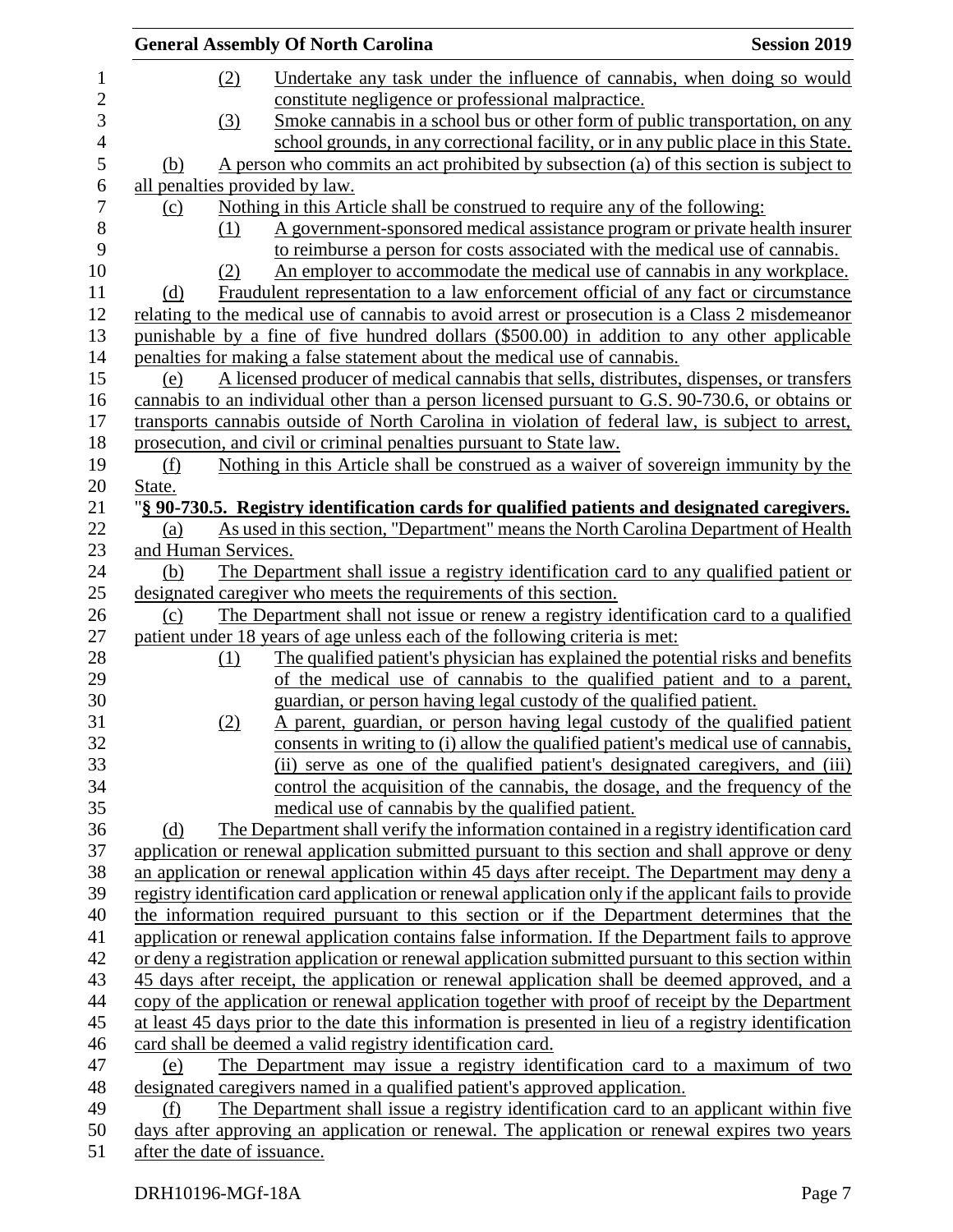|                |            |                   | <b>General Assembly Of North Carolina</b>                                                                                                                         | <b>Session 2019</b> |
|----------------|------------|-------------------|-------------------------------------------------------------------------------------------------------------------------------------------------------------------|---------------------|
| $\mathbf{1}$   | (g)        |                   | Each registry identification card shall contain at least all of the following information:                                                                        |                     |
| $\overline{2}$ |            | (1)               | The date of issuance.                                                                                                                                             |                     |
| 3              |            | (2)               | The date of expiration.                                                                                                                                           |                     |
| $\overline{4}$ |            | (3)               | A random registry identification number.                                                                                                                          |                     |
| 5              |            | $\left(4\right)$  | A photograph of the registry identification cardholder.                                                                                                           |                     |
| 6              | <u>(h)</u> |                   | Persons issued registry identification cards shall be subject to the following:                                                                                   |                     |
|                |            | (1)               | A qualified patient who has been issued a registry identification card shall                                                                                      |                     |
| $\,8\,$        |            |                   | notify the Department of any change in the qualified patient's name, address,                                                                                     |                     |
|                |            |                   | or designated caregiver and submit a ten-dollar (\$10.00) fee to the Department                                                                                   |                     |
|                |            |                   | within 15 days after the change occurs. A qualified patient who fails to notify                                                                                   |                     |
|                |            |                   | the Department of any of these changes within the specified time frame                                                                                            |                     |
|                |            |                   | commits an infraction and is subject to a fine not to exceed more than one                                                                                        |                     |
|                |            |                   | hundred fifty dollars (\$150.00).                                                                                                                                 |                     |
|                |            | (2)               | A designated caregiver shall notify the Department of any change in name or                                                                                       |                     |
|                |            |                   | address and submit a ten-dollar (\$10.00) fee to the Department within 15 days                                                                                    |                     |
|                |            |                   | after the change occurs. A designated caregiver who fails to notify the                                                                                           |                     |
|                |            |                   | Department of any of these changes within the specified time frame commits                                                                                        |                     |
|                |            |                   | an infraction and is subject to a fine not to exceed one hundred fifty dollars                                                                                    |                     |
|                |            |                   | (\$150.00).                                                                                                                                                       |                     |
|                |            | (3)               | When a qualified patient or designated caregiver notifies the Department of                                                                                       |                     |
|                |            |                   | any change, as required by this subsection, the Department shall issue the                                                                                        |                     |
|                |            |                   | qualified patient and each designated caregiver a new registry identification                                                                                     |                     |
|                |            |                   | card within 10 days after receiving the updated information and the ten-dollar                                                                                    |                     |
|                |            |                   | $$10.00$ fee.                                                                                                                                                     |                     |
|                |            | $\underline{(4)}$ | When a qualified patient who possesses a registry identification card notifies                                                                                    |                     |
|                |            |                   | the Department of a change in designated caregiver, the Department shall                                                                                          |                     |
|                |            |                   | notify the designated caregiver of record of the change within 15 days after                                                                                      |                     |
|                |            |                   | receiving notification of the change. The protections afforded under this                                                                                         |                     |
|                |            |                   | Article to the designated caregiver of record shall expire 30 days after the                                                                                      |                     |
|                |            |                   | designated caregiver of record is notified by the Department of the change in                                                                                     |                     |
|                |            |                   | designated caregiver.                                                                                                                                             |                     |
|                |            | (5)               | If a qualified patient or a designated caregiver loses a registry identification                                                                                  |                     |
|                |            |                   | card, the cardholder shall notify the Department within 15 days after losing                                                                                      |                     |
|                |            |                   | the card. The notification shall include a ten-dollar (\$10.00) replacement fee                                                                                   |                     |
|                |            |                   | for a new card. Within five days after receiving notification of a lost registry<br>identification card, the Department shall issue the cardholder a new registry |                     |
|                |            |                   | identification card with a new random identification number.                                                                                                      |                     |
|                | (i)        |                   | If the Department determines that a qualified patient or designated caregiver has                                                                                 |                     |
|                |            |                   | willfully violated any provision of this Article, the Department may suspend or revoke the                                                                        |                     |
|                |            |                   | qualified patient's or designated caregiver's registry identification card.                                                                                       |                     |
|                | (i)        |                   | Applications and supporting information submitted by qualified patients, including                                                                                |                     |
|                |            |                   | information regarding their designated caregivers and physicians, are confidential and protected                                                                  |                     |
|                |            |                   | under the federal Health Insurance Portability and Accountability Act of 1996.                                                                                    |                     |
|                | (k)        |                   | The Department shall maintain a confidential list of the persons to whom the                                                                                      |                     |
|                |            |                   | Department has issued registry identification cards. Individual names and other identifying                                                                       |                     |
|                |            |                   | information on the list are confidential, exempt from the provisions of Chapter 132 of the General                                                                |                     |
|                |            |                   | Statutes, and are not subject to disclosure, except to authorized employees of the Department as                                                                  |                     |
|                |            |                   | necessary to perform official duties of the Department.                                                                                                           |                     |
|                | (l)        |                   | The Department shall verify to law enforcement personnel whether a registry                                                                                       |                     |
|                |            |                   | identification card is valid solely by confirming the validity of the random registry identification                                                              |                     |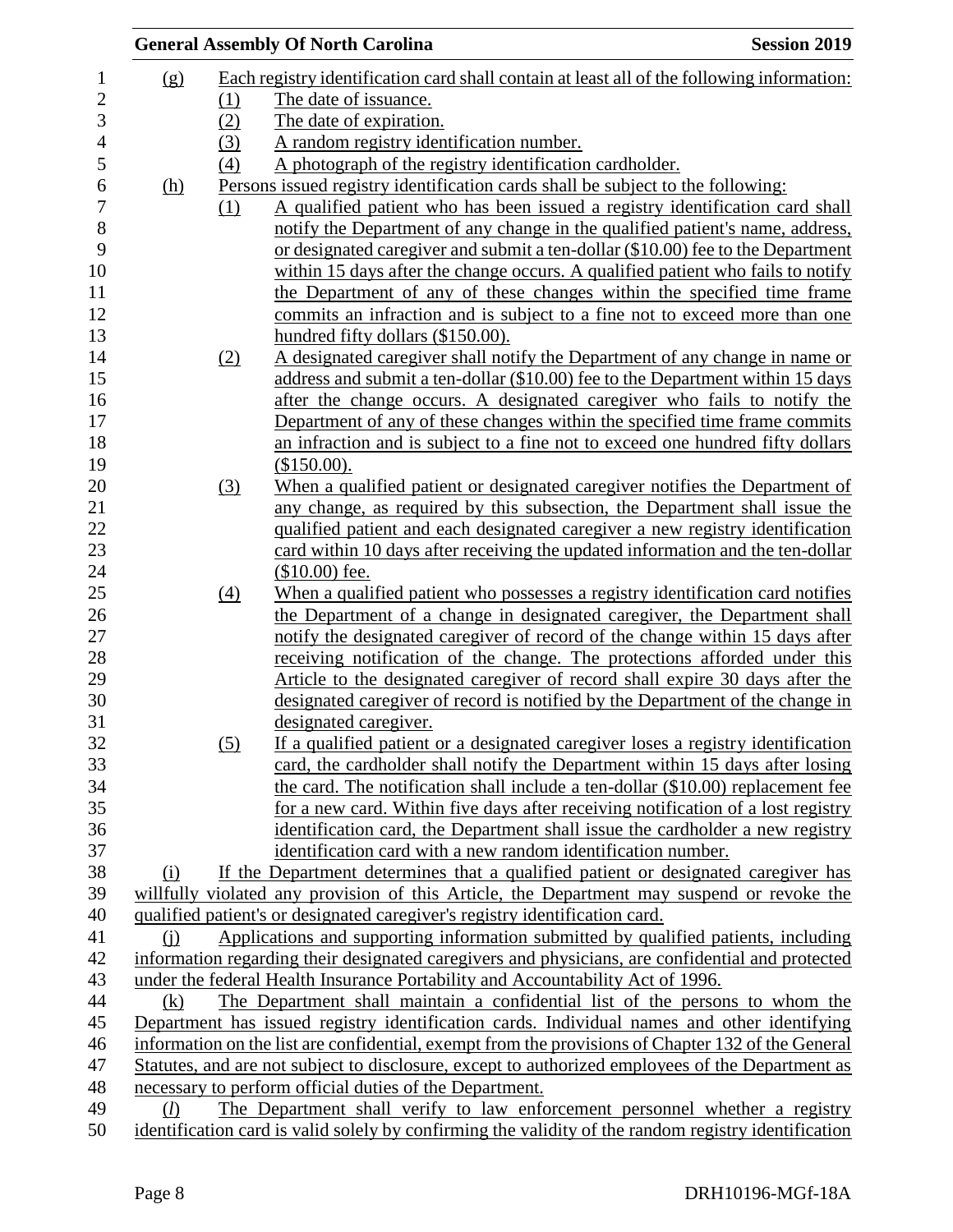|                  |                                                                                         |                   | <b>General Assembly Of North Carolina</b>                                                                                                                | <b>Session 2019</b> |  |  |
|------------------|-----------------------------------------------------------------------------------------|-------------------|----------------------------------------------------------------------------------------------------------------------------------------------------------|---------------------|--|--|
| $\mathbf{1}$     |                                                                                         |                   | number and the name of the person to whom the Department has assigned the random registry                                                                |                     |  |  |
| $\mathbf{2}$     | identification number.                                                                  |                   |                                                                                                                                                          |                     |  |  |
| 3                | Any person, including an employee or official of the Department or another State<br>(m) |                   |                                                                                                                                                          |                     |  |  |
| 4                |                                                                                         |                   | agency or local government, who breaches the confidentiality of information obtained pursuant                                                            |                     |  |  |
| 5                |                                                                                         |                   | to this section is guilty of a Class 1 misdemeanor; however, any fine imposed for a violation                                                            |                     |  |  |
| 6                |                                                                                         |                   | under this subsection shall not exceed one thousand dollars (\$1,000).                                                                                   |                     |  |  |
| $\boldsymbol{7}$ | (n)                                                                                     |                   | Nothing in this section shall be construed to prevent Department employees from                                                                          |                     |  |  |
| $8\,$            |                                                                                         |                   | notifying law enforcement officers about falsified or fraudulent information submitted to the                                                            |                     |  |  |
| 9                |                                                                                         |                   | Department by any individual in support of an application for a registry identification card.                                                            |                     |  |  |
| 10               | $\overline{O}$                                                                          |                   | Article 4 of Chapter 150B of the General Statutes governs judicial review of an                                                                          |                     |  |  |
| 11               |                                                                                         |                   | administrative decision made under this section.                                                                                                         |                     |  |  |
| 12               | (p)                                                                                     |                   | <u>Rules. – Not later than 120 days after the effective date of this act, the North Carolina</u>                                                         |                     |  |  |
| 13               |                                                                                         |                   | Medical Care Commission shall adopt rules to implement the provisions of this section. The rules                                                         |                     |  |  |
| 14               |                                                                                         |                   | shall establish requirements for the issuance of registry identification cards to qualified patients                                                     |                     |  |  |
| 15               |                                                                                         |                   | and designated caregivers, which shall include at least all of the following:                                                                            |                     |  |  |
| 16               | (1)                                                                                     |                   | Written certification, as defined in G.S. 90-730.2.                                                                                                      |                     |  |  |
| 17               | (2)                                                                                     |                   | An application or renewal fee.                                                                                                                           |                     |  |  |
| 18               | (3)                                                                                     |                   | The name, address, and date of birth of the qualified patient, except that if a                                                                          |                     |  |  |
| 19               |                                                                                         |                   | qualified patient is homeless, no address is required.                                                                                                   |                     |  |  |
| 20<br>21         | (4)                                                                                     |                   | The name, address, and telephone number of the qualified patient's physician.<br>The name, address, and date of birth of each of the qualified patient's |                     |  |  |
| 22               | (5)                                                                                     |                   | designated caregivers, if any.                                                                                                                           |                     |  |  |
| 23               |                                                                                         |                   | "§ 90-730.6. Regulated medical cannabis supply system.                                                                                                   |                     |  |  |
| 24               | (a)                                                                                     |                   | As used in this section, "Department" means the North Carolina Department of                                                                             |                     |  |  |
| 25               | Agriculture and Consumer Services.                                                      |                   |                                                                                                                                                          |                     |  |  |
| 26               | (b)                                                                                     |                   | Not later than 120 days after the effective date of this act, the Department shall                                                                       |                     |  |  |
| 27               |                                                                                         |                   | establish a medical cannabis supply system that (i) provides a safe, regulated supply of cannabis                                                        |                     |  |  |
| 28               |                                                                                         |                   | appropriate for medical use by qualified patients who hold valid registry identification cards                                                           |                     |  |  |
| 29               |                                                                                         |                   | issued under G.S. 90-730.5 and (ii) generates sufficient revenue for the Department to maintain                                                          |                     |  |  |
| 30               |                                                                                         |                   | and operate the system. The Department shall not use any appropriations from the General Fund                                                            |                     |  |  |
| 31               |                                                                                         |                   | to establish or operate the system. The system shall be funded by the fees authorized in this                                                            |                     |  |  |
| 32               | section.                                                                                |                   |                                                                                                                                                          |                     |  |  |
| 33               | (c)                                                                                     |                   | Medical Cannabis Center License. -                                                                                                                       |                     |  |  |
| 34               | (1)                                                                                     |                   | No person shall establish or operate a medical cannabis center for the sale of                                                                           |                     |  |  |
| 35               |                                                                                         |                   | cannabis, cannabis-infused products, and paraphernalia relating to the                                                                                   |                     |  |  |
| 36               |                                                                                         |                   | administration of cannabis to qualified patients and caregivers who hold valid                                                                           |                     |  |  |
| 37               |                                                                                         |                   | registry identification cards issued under G.S. 90-730.5 without first applying                                                                          |                     |  |  |
| 38               |                                                                                         |                   | for a license to the Department and submitting the required information on                                                                               |                     |  |  |
| 39               |                                                                                         |                   | application forms provided by the Department. The application form shall                                                                                 |                     |  |  |
| 40               |                                                                                         |                   | require at least all of the following:                                                                                                                   |                     |  |  |
| 41               |                                                                                         | a.                | The applicant's name and any name the applicant will use in the                                                                                          |                     |  |  |
| 42               |                                                                                         |                   | operation of a medical cannabis center.                                                                                                                  |                     |  |  |
| 43               |                                                                                         | <u>b.</u>         | The address of any property the applicant will use to possess, deliver,                                                                                  |                     |  |  |
| 44<br>45         |                                                                                         |                   | transport, dispense, or distribute cannabis.<br>The name, address, and date of birth of each principal officer and                                       |                     |  |  |
| 46               |                                                                                         | $\underline{c}$ . | board member of the medical cannabis center.                                                                                                             |                     |  |  |
| 47               |                                                                                         | <u>d.</u>         | The name, address, and date of birth of each employee of the medical                                                                                     |                     |  |  |
| 48               |                                                                                         |                   | cannabis center.                                                                                                                                         |                     |  |  |
| 49               |                                                                                         | <u>e.</u>         | For first-year licensees, a nonrefundable license fee in the amount of                                                                                   |                     |  |  |
| 50               |                                                                                         |                   | five thousand dollars (\$5,000).                                                                                                                         |                     |  |  |
|                  |                                                                                         |                   |                                                                                                                                                          |                     |  |  |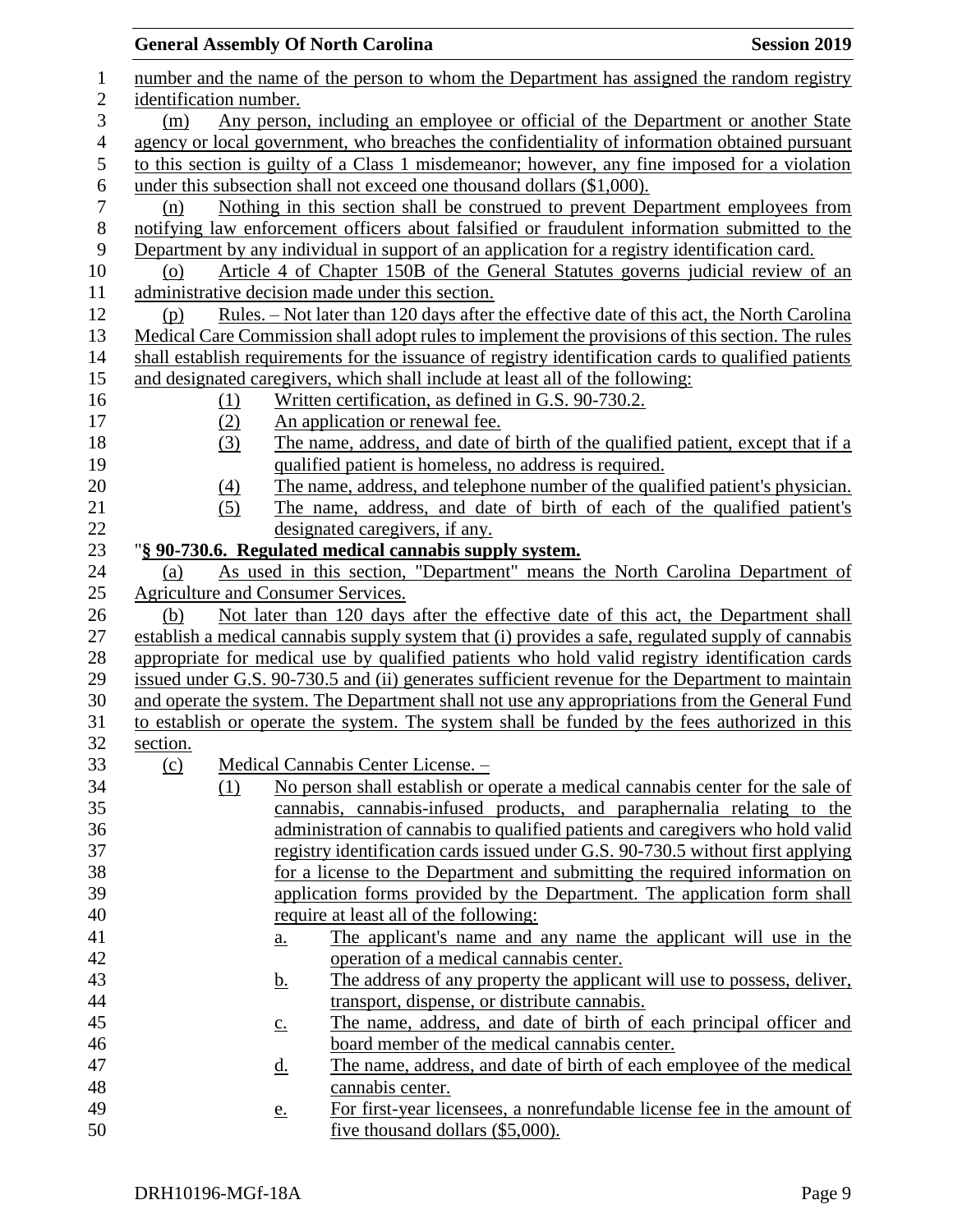|     |                   |                   | <b>General Assembly Of North Carolina</b>                                                                                                       | <b>Session 2019</b> |
|-----|-------------------|-------------------|-------------------------------------------------------------------------------------------------------------------------------------------------|---------------------|
|     |                   | <u>f.</u>         | For licensees seeking license renewal, a nonrefundable renewal fee in                                                                           |                     |
|     |                   |                   | an amount not less than five thousand dollars $(\$5,000)$ , as specified in<br><u>rules</u> adopted pursuant to subsection (s) of this section. |                     |
|     |                   | g <sub>1</sub>    | Proof of North Carolina residency for each principal officer, board                                                                             |                     |
|     |                   | <u>h.</u>         | member, and employee of the medical cannabis center.<br>Any other information the Department considers necessary to ensure                      |                     |
|     |                   |                   | compliance with the terms of this Article.                                                                                                      |                     |
|     | (2)               |                   | Unless suspended or revoked, a medical cannabis center license is valid for a<br>period not to exceed 12 months from the date of issuance.      |                     |
|     | $\left(3\right)$  |                   | A licensee shall apply for renewal, as necessary, at least 30 days prior to the                                                                 |                     |
|     |                   |                   | expiration of a current license.                                                                                                                |                     |
|     | $\underline{(4)}$ |                   | No later than 30 days after issuing or renewing a license under this subsection,                                                                |                     |
|     |                   |                   | the Department shall issue a medical cannabis center registry identification                                                                    |                     |
|     |                   |                   | card to each director and employee listed on the application or renewal form                                                                    |                     |
|     |                   |                   | upon receipt of a ten-dollar (\$10.00) fee per cardholder.                                                                                      |                     |
|     | (5)               |                   | A licensee shall notify the Department of any change in the information                                                                         |                     |
|     |                   |                   | submitted on the license application or renewal form within 30 days after the                                                                   |                     |
|     |                   | change.           |                                                                                                                                                 |                     |
|     | $\underline{(6)}$ |                   | A medical cannabis center licensee shall not cultivate cannabis unless                                                                          |                     |
|     |                   |                   | separately licensed as a producer of medical cannabis under subsection (d) of                                                                   |                     |
|     |                   |                   | this section.                                                                                                                                   |                     |
|     | (7)               |                   | The records of a licensed medical cannabis center are subject to the same                                                                       |                     |
|     |                   |                   | restrictions imposed on pharmacy records pursuant to G.S. 90-85.36.                                                                             |                     |
|     |                   |                   | G.S. 90-85.36 applies to each medical cannabis center as if it were a pharmacy                                                                  |                     |
|     |                   |                   | regulated under Article 4A of Chapter 90 of the General Statutes.                                                                               |                     |
| (d) |                   |                   | Producer of Medical Cannabis License. -                                                                                                         |                     |
|     | (1)               |                   | No person shall cultivate cannabis for sale to a licensed medical cannabis                                                                      |                     |
|     |                   |                   | center or a licensed producer of cannabis-infused products without first                                                                        |                     |
|     |                   |                   | applying for a license to the Department and submitting the required                                                                            |                     |
|     |                   |                   | information on application forms provided by the Department. The                                                                                |                     |
|     |                   |                   | application form shall require at least all of the following:                                                                                   |                     |
|     |                   | <u>a.</u>         | The name of the person responsible for the medical cannabis<br>production site and the name of each individual employed by that                 |                     |
|     |                   |                   |                                                                                                                                                 |                     |
|     |                   | <u>b.</u>         | person.<br>The address of each property, location, or premises used or proposed                                                                 |                     |
|     |                   |                   | for use by the producer to produce cannabis.                                                                                                    |                     |
|     |                   | $\underline{c}$ . | The name, address, and date of birth of each principal officer and                                                                              |                     |
|     |                   |                   | <u>board member of the producer.</u>                                                                                                            |                     |
|     |                   | <u>d.</u>         | The name, address, and date of birth of each employee of the producer.                                                                          |                     |
|     |                   | e.                | For first-year licensees, a nonrefundable license fee in the amount of                                                                          |                     |
|     |                   |                   | five thousand dollars (\$5,000).                                                                                                                |                     |
|     |                   | <u>f.</u>         | For licensees seeking license renewal, a nonrefundable renewal fee in                                                                           |                     |
|     |                   |                   | an amount not less than five thousand dollars $(\$5,000)$ , as specified in                                                                     |                     |
|     |                   |                   | the rules adopted pursuant to subsection (s) of this section.                                                                                   |                     |
|     |                   | g <sub>1</sub>    | Proof of North Carolina residency for each producer of medical                                                                                  |                     |
|     |                   |                   | cannabis and each employee of the producer.                                                                                                     |                     |
|     |                   | <u>h.</u>         | Proof that the producer of medical cannabis and each of the producer's                                                                          |                     |
|     |                   |                   | employees has attained the age of 21 years.                                                                                                     |                     |
|     |                   | <u>i.</u>         | Any other information the Department considers necessary to ensure                                                                              |                     |
|     |                   |                   | compliance with this Article.                                                                                                                   |                     |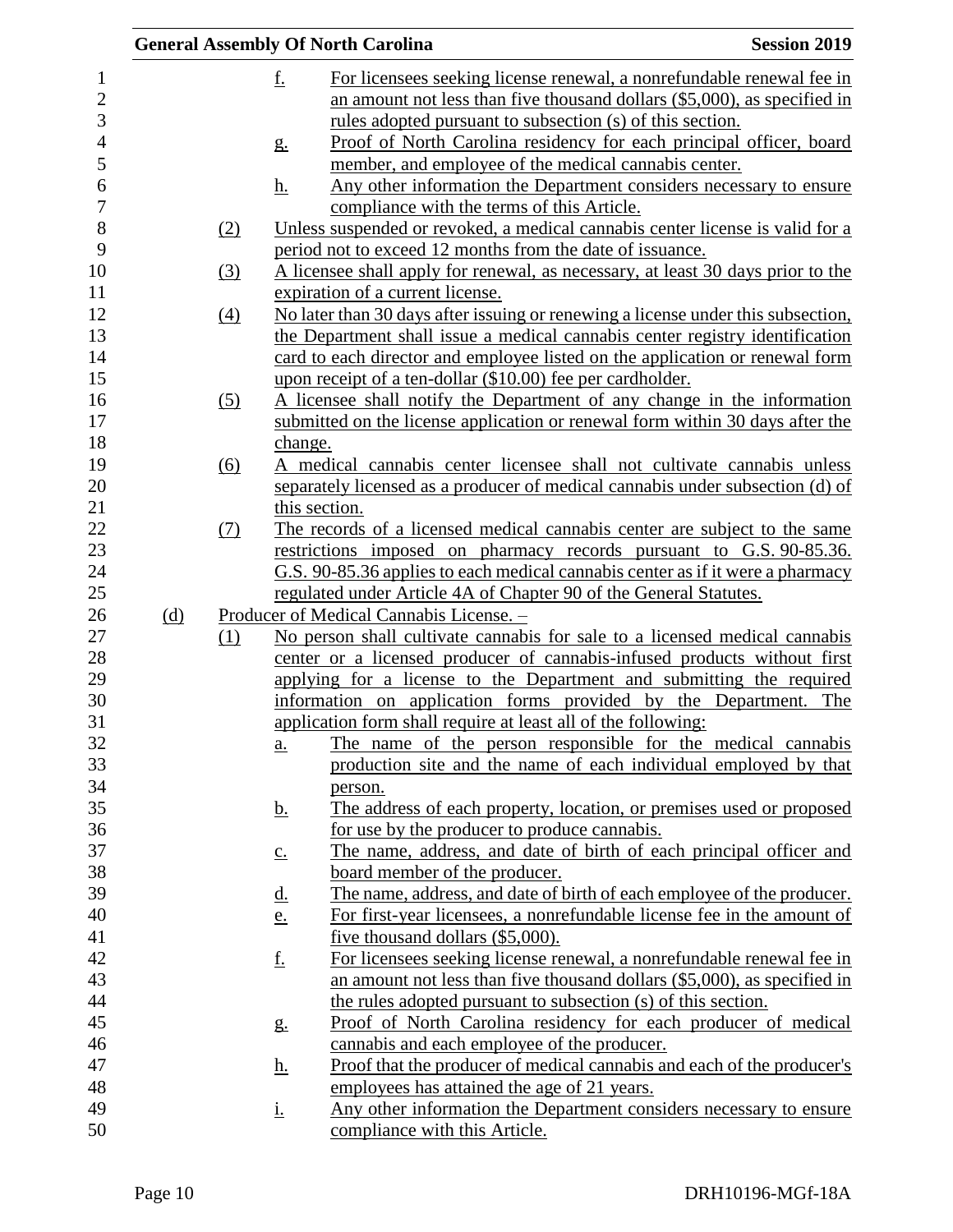|            |                   | <b>General Assembly Of North Carolina</b>                                                | <b>Session 2019</b> |
|------------|-------------------|------------------------------------------------------------------------------------------|---------------------|
|            | (2)               | Unless suspended or revoked, a producer of medical cannabis license is valid             |                     |
|            |                   | for a period not to exceed 12 months from the date of issuance.                          |                     |
|            | (3)               | A licensee shall notify the Department of any change in the information                  |                     |
|            |                   | submitted on the application form within 30 days after the change.                       |                     |
|            |                   | A licensee shall apply for renewal, as necessary, at least 30 days prior to the          |                     |
|            | $\left(4\right)$  | expiration of a current license.                                                         |                     |
|            |                   |                                                                                          |                     |
|            | (5)               | Not later than 30 days after issuing or renewing a producer of medical                   |                     |
|            |                   | cannabis license, the Department shall issue a producer of medical cannabis              |                     |
|            |                   | identification card to the producer and to each of the producer's employees              |                     |
|            |                   | upon payment of a fee of ten dollars (\$10.00) per cardholder.                           |                     |
|            | (6)               | The Department shall issue a medical cannabis production site card to each               |                     |
|            |                   | licensed producer of medical cannabis for each property, location, or premises           |                     |
|            |                   | approved for cannabis production under this section. The card shall be posted            |                     |
|            |                   | conspicuously at the medical cannabis production site.                                   |                     |
|            | <u>(7)</u>        | A licensed producer of medical cannabis is required to grow medical cannabis             |                     |
|            |                   | in a controlled, covered environment.                                                    |                     |
| <u>(e)</u> |                   | Producer of Cannabis-Infused Products License. -                                         |                     |
|            | (1)               | No person shall establish or operate a business to produce cannabis-infused              |                     |
|            |                   | products without first applying for a license to the Department and submitting           |                     |
|            |                   | the required information on application forms provided by the Department.                |                     |
|            |                   | The application form shall require at least all of the following:                        |                     |
|            |                   | The name of the person or entity responsible for the cannabis<br><u>a.</u>               |                     |
|            |                   | production site and any employee of that person or entity.                               |                     |
|            |                   | The address of each property, location, or premises used or proposed<br><u>b.</u>        |                     |
|            |                   | for use by the producer of cannabis-infused products to produce                          |                     |
|            |                   | cannabis and cannabis-infused products.                                                  |                     |
|            |                   | The name, address, and date of birth of each principal officer and<br>$\underline{c}$ .  |                     |
|            |                   | board member of the producer of cannabis-infused products.                               |                     |
|            |                   | The name, address, and date of birth of each employee of the producer<br><u>d.</u>       |                     |
|            |                   | of cannabis-infused products.                                                            |                     |
|            |                   | For first-year licensees, a nonrefundable license fee in the amount of<br>e.             |                     |
|            |                   | five thousand dollars (\$5,000).                                                         |                     |
|            |                   | <u>f.</u><br>For licensees seeking license renewal, a nonrefundable fee in an            |                     |
|            |                   | amount not less than five thousand dollars (\$5,000), as specified in                    |                     |
|            |                   | rules adopted pursuant to subsection (s) of this section.                                |                     |
|            |                   | North Carolina residency for the producer<br>of<br>Proof<br>$g_{\cdot}$                  | of                  |
|            |                   | cannabis-infused products and each of the producer's employees.                          |                     |
|            |                   | <u>Proof that the producer of cannabis-infused products and each of the</u><br><u>h.</u> |                     |
|            |                   | producer's employees has attained the age of 21 years.                                   |                     |
|            |                   | Any other information the Department considers necessary to ensure                       |                     |
|            |                   | <u>i.</u>                                                                                |                     |
|            |                   | compliance with the terms of this Article.                                               |                     |
|            | (2)               | Unless suspended or revoked, a license to produce cannabis-infused products              |                     |
|            |                   | is valid for a period not to exceed 12 months from the date of issuance.                 |                     |
|            | <u>(3)</u>        | A licensee shall notify the Department of any change in the information                  |                     |
|            |                   | submitted on the application form within 30 days after the change.                       |                     |
|            | (4)               | A licensee shall apply for renewal, as necessary, at least 30 days prior to the          |                     |
|            |                   | expiration of a current license.                                                         |                     |
|            | $\left( 5\right)$ | Not later than 30 days after issuing or renewing a license to produce                    |                     |
|            |                   | cannabis-infused products, the Department shall issue a registry identification          |                     |
|            |                   | card to the licensed producer of cannabis-infused products and to each of the            |                     |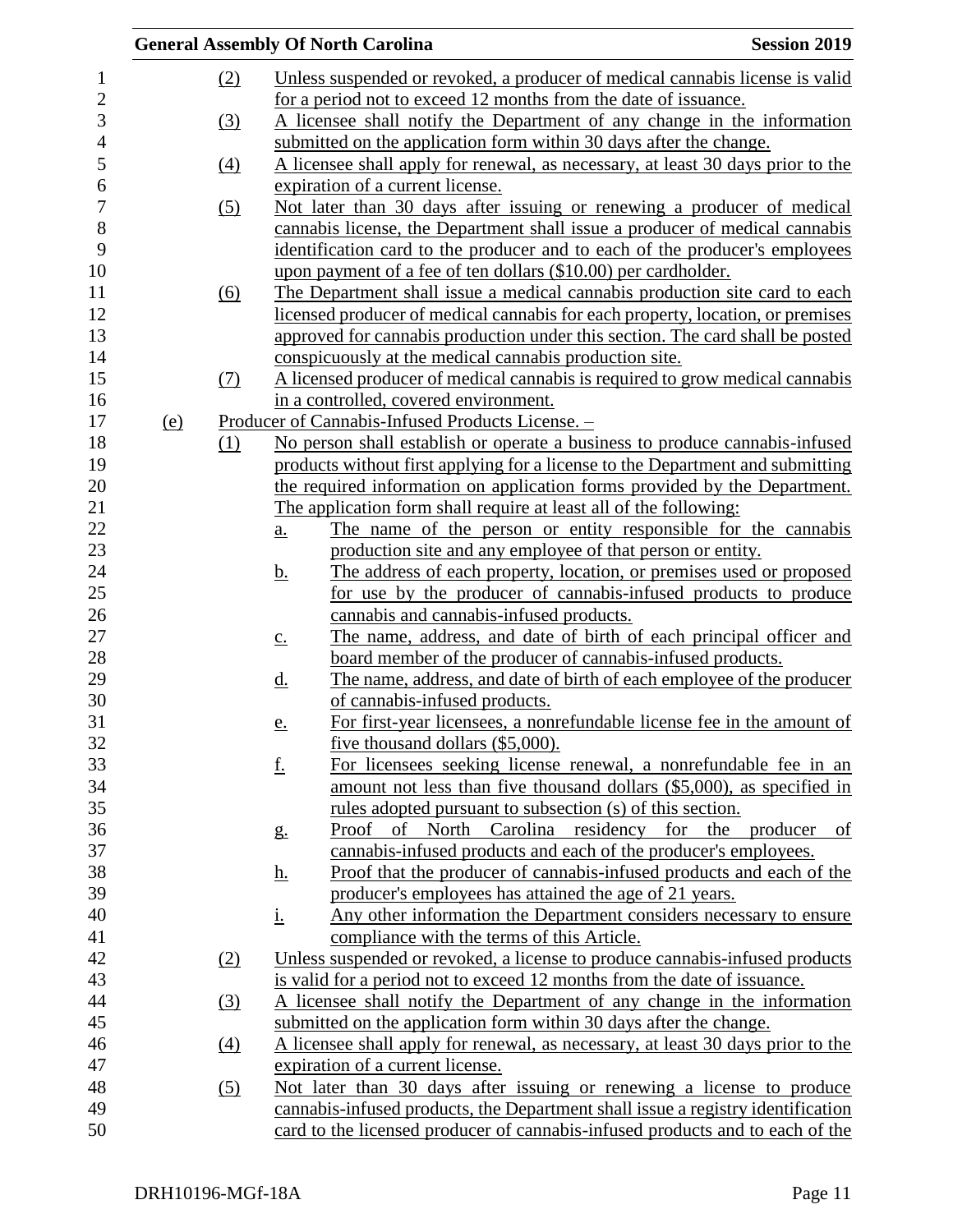|                                |     | <b>General Assembly Of North Carolina</b>                                                           | <b>Session 2019</b> |
|--------------------------------|-----|-----------------------------------------------------------------------------------------------------|---------------------|
|                                |     | producer's employees upon payment of a fee of ten dollars (\$10.00) per                             |                     |
|                                |     | cardholder.                                                                                         |                     |
|                                | (6) | The Department shall issue a medical cannabis production site card to each                          |                     |
|                                |     | producer of cannabis-infused products for each property, location, or premises                      |                     |
|                                |     | approved for production of cannabis-infused products under this section. The                        |                     |
|                                |     | card shall be conspicuously posted at the location of the medical cannabis                          |                     |
|                                |     | production site.                                                                                    |                     |
| (f)                            |     | <u> Permissible Sales Transactions. – All cannabis sold through the regulated medical</u>           |                     |
|                                |     | cannabis supply system established under this section shall be subject to the following limitations |                     |
| and requirements:              |     |                                                                                                     |                     |
|                                | (1) | Sales by licensed medical cannabis centers. – Only persons licensed as a                            |                     |
|                                |     | medical cannabis center under subsection (c) of this section are authorized to                      |                     |
|                                |     | sell cannabis or cannabis-infused products to qualified patients or designated                      |                     |
|                                |     | caregivers through the system. A licensed medical cannabis center shall not                         |                     |
|                                |     | sell cannabis, cannabis-infused products, or paraphernalia relating to the                          |                     |
|                                |     | administration of cannabis, to any person other than a qualified patient or                         |                     |
|                                |     | designated caregiver who holds a valid registry identification card issued                          |                     |
|                                |     | under G.S. 90-730.5. A licensed medical cannabis center shall not sell                              |                     |
|                                |     | cannabis or cannabis-infused products in an amount that exceeds an adequate                         |                     |
|                                |     | supply to any qualified patient or caregiver.                                                       |                     |
|                                | (2) | Sales by licensed producers of medical cannabis. – Only persons licensed as                         |                     |
|                                |     | a producer of medical cannabis under subsection (d) of this section are                             |                     |
|                                |     | authorized to produce cannabis for sale to licensed medical cannabis centers                        |                     |
|                                |     | through the system. A licensed producer of medical cannabis shall not sell                          |                     |
|                                |     | cannabis for resale to any person other than a licensed medical cannabis                            |                     |
|                                |     | center. A licensed producer of medical cannabis shall not sell cannabis plants,                     |                     |
|                                |     | cannabis seeds, or cultivation equipment to any person other than to another                        |                     |
|                                |     | licensed producer of medical cannabis.                                                              |                     |
|                                | (3) | <u>Sales by licensed producers of cannabis-infused products. – Only persons</u>                     |                     |
|                                |     | licensed as a producer of cannabis-infused products under subsection (e) of                         |                     |
|                                |     | this section are authorized to produce cannabis-infused products for sale to                        |                     |
|                                |     | licensed medical cannabis centers through the system. A licensed producer of                        |                     |
|                                |     | cannabis-infused products shall not sell cannabis-infused products for resale                       |                     |
|                                |     | to any person other than a licensed medical cannabis center.                                        |                     |
| $\left( \underline{g} \right)$ |     | Exemption From Criminal Laws. – A medical cannabis center, producer of medical                      |                     |
|                                |     | cannabis, or producer of cannabis-infused products with a valid license for that function is        |                     |
|                                |     | exempt from the criminal laws of this State for possession, production, delivery, or transportation |                     |
|                                |     | of cannabis, or aiding and abetting another in the possession, production, delivery, or             |                     |
|                                |     | transportation of cannabis, or any other criminal offense in which possession, production,          |                     |
|                                |     | delivery, or transportation of cannabis is an element if the medical cannabis center, producer of   |                     |
|                                |     | medical cannabis, or producer of cannabis-infused products is in substantial compliance with this   |                     |
|                                |     | section and any rules adopted under this section.                                                   |                     |
| (h)                            |     | Loss of Exemption From Criminal Laws. $-A$ person who is not a qualified patient or                 |                     |
|                                |     | licensed caregiver but who is otherwise authorized to possess, produce, deliver, or transport       |                     |
|                                |     | cannabis for medical use pursuant to this Article ceases to be exempt as provided in subsection     |                     |
|                                |     | $(g)$ of this section upon committing any of the following acts:                                    |                     |
|                                | (1) | Driving while impaired by cannabis, provided that the person shall not be                           |                     |
|                                |     | considered to be impaired solely for having cannabis metabolities in his or her                     |                     |
|                                |     | system.                                                                                             |                     |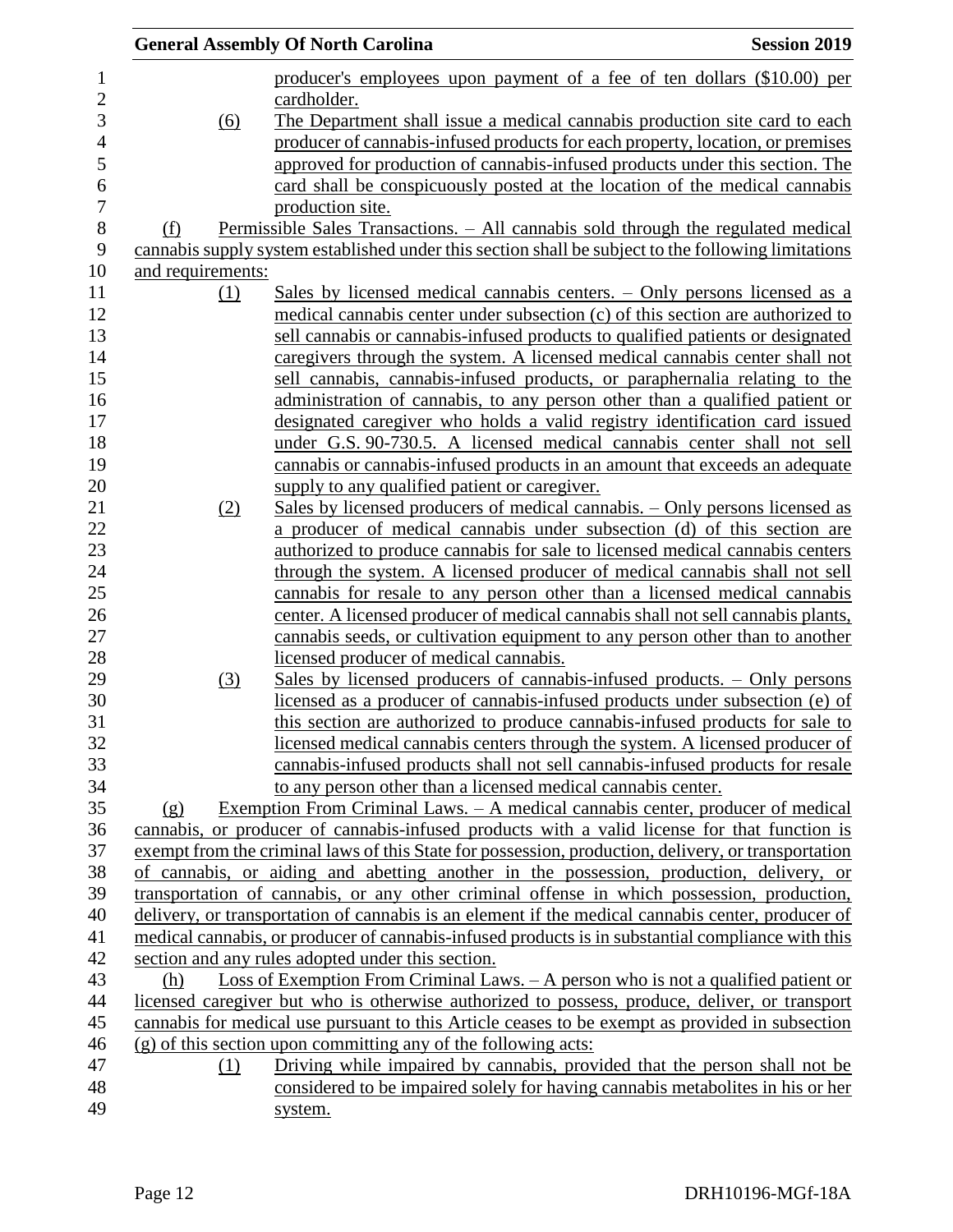|            |     | <b>General Assembly Of North Carolina</b>                                              | <b>Session 2019</b> |
|------------|-----|----------------------------------------------------------------------------------------|---------------------|
|            | (2) | Delivering cannabis to any individual who the person knows is not a qualified          |                     |
|            |     | patient or caregiver who holds a valid registry identification card issued under       |                     |
|            |     | G.S. 90-730.5, nor a person who holds a license under G.S. 90-730.6.                   |                     |
|            | (3) | Manufacturing or distributing cannabis at an address not registered with the           |                     |
|            |     | Department.                                                                            |                     |
|            | (4) | Failing to report transfer of cannabis authorized under this section to the            |                     |
|            |     | Department.                                                                            |                     |
| (i)        |     | Monthly Fees and Reporting. $-$                                                        |                     |
|            | (1) | Each medical cannabis center, producer of medical cannabis, and producer of            |                     |
|            |     | cannabis-infused products licensed under this section shall submit quarterly           |                     |
|            |     | reports to the Department on all financial transactions, including, but not            |                     |
|            |     | limited to, sales and purchases of cannabis and cannabis-infused products, and         |                     |
|            |     | transfers of cannabis and cannabis-infused products for no consideration.              |                     |
|            | (2) | Each medical cannabis center licensed and operating under this section shall           |                     |
|            |     | pay to the Department monthly fees equal to ten percent (10%) of the medical           |                     |
|            |     | cannabis center's gross revenue derived from the sale of cannabis and                  |                     |
|            |     | cannabis-infused products.                                                             |                     |
|            | (3) | Each producer of medical cannabis or cannabis-infused products producer                |                     |
|            |     | licensed and operating under this section shall pay to the Department monthly          |                     |
|            |     | fees equal to ten percent (10%) of the producer's gross revenue derived from           |                     |
|            |     | the sale of cannabis and cannabis-infused products.                                    |                     |
|            | (4) | Each person who (i) holds a license as a medical cannabis center and either a          |                     |
|            |     | license as a producer of medical cannabis or a license as a producer of                |                     |
|            |     | cannabis-infused products, or both, and (ii) operates both a retail medical            |                     |
|            |     | cannabis center and one or more production sites, shall pay to the Department          |                     |
|            |     | monthly fees equal to fifteen percent (15%) of that person's gross revenue             |                     |
|            |     | derived from retail sales of cannabis and cannabis-infused products produced           |                     |
|            |     | by that person.                                                                        |                     |
|            | (5) | Nothing in this subsection shall be construed to exempt persons licensed under         |                     |
|            |     | this section from the reporting or remittance of sales tax for any transaction         |                     |
|            |     | upon which a sales tax may be levied.                                                  |                     |
| (i)        |     | The Department shall use system revenues from license fees and monthly gross           |                     |
|            |     | revenue fees to fund, in the following order of priority:                              |                     |
|            | (1) | Costs associated with establishing and operating the regulated medical                 |                     |
|            |     | cannabis supply system established under this section.                                 |                     |
|            | (2) | The registry system established under G.S. 90-730.5.                                   |                     |
|            | (3) | The medical cannabis research program established under G.S. 90-730.9.                 |                     |
|            | (4) | Other Department programs.                                                             |                     |
|            |     | Disqualifications for Licensure. – The Department shall not issue a license authorized |                     |
| <u>(k)</u> |     |                                                                                        |                     |
|            |     | by this section to any of the following persons:                                       |                     |
|            | (1) | A person who has not paid the appropriate license or license renewal fee.              |                     |
|            | (2) | An individual who is less than 21 years of age.                                        |                     |
|            | (3) | A person who has served a sentence for any of the following felonies in the            |                     |
|            |     | five years immediately preceding the date of license application: any Class A          |                     |
|            |     | through E felony; any felony that includes assault as an essential element of          |                     |
|            |     | the offense; any felony under Article 14 (Burglary and Housebreakings) of              |                     |
|            |     | Chapter 14 of the General Statutes; any felony under Article 16 (Larceny),             |                     |
|            |     | Article 16A (Organized Retail Theft), Article 17 (Robbery), Article 18                 |                     |
|            |     | (Embezzlement), Article 19 (False Pretenses and Cheats), Article 19A                   |                     |
|            |     | (Obtaining Property or Services by False or Fraudulent Use of Credit Device            |                     |
|            |     | or Other Means), Article 19B (Financial Transaction Card Crime Act), or                |                     |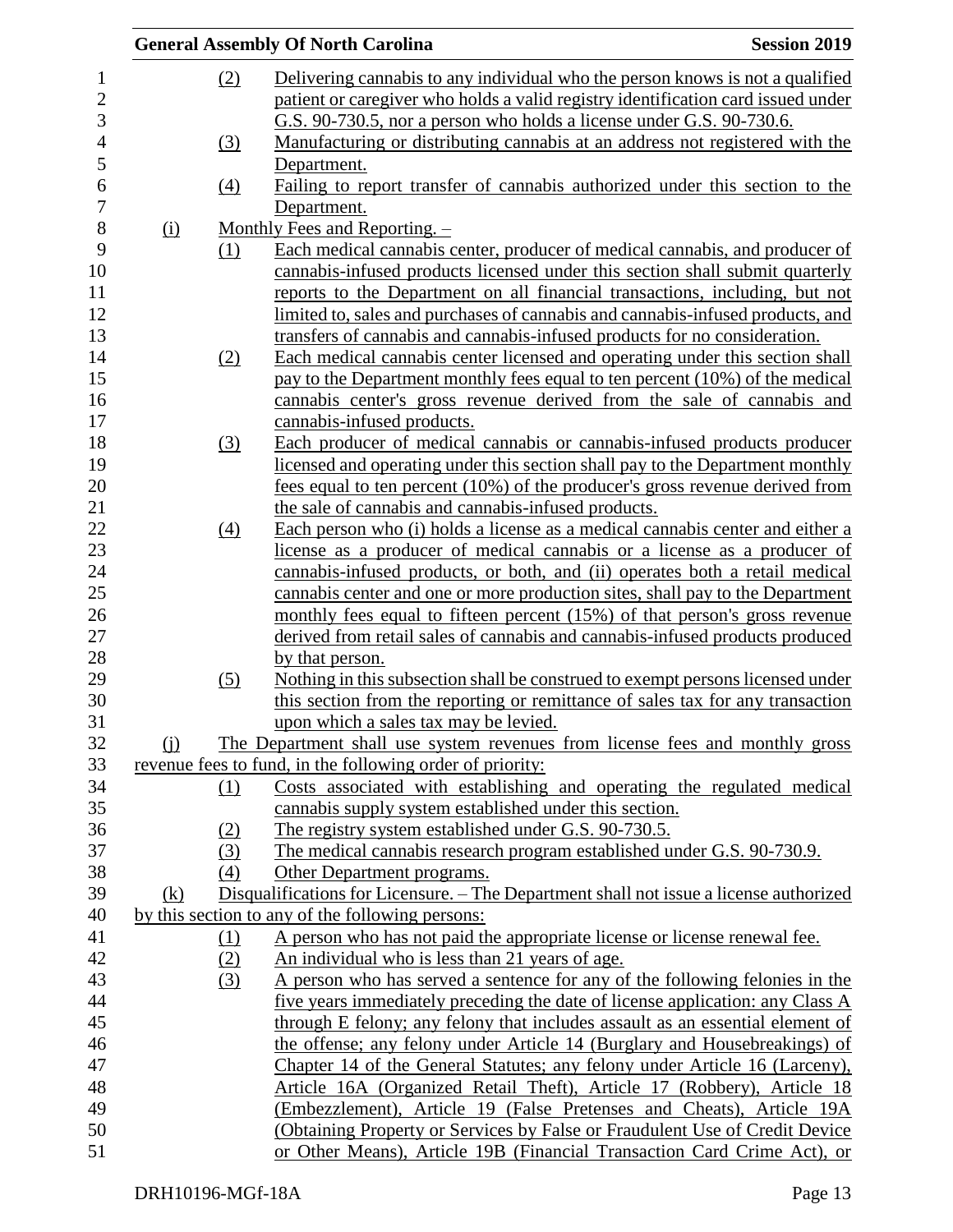|                                   | <b>General Assembly Of North Carolina</b>                                                                                                                                                                     | <b>Session 2019</b> |
|-----------------------------------|---------------------------------------------------------------------------------------------------------------------------------------------------------------------------------------------------------------|---------------------|
|                                   | Article 19C (Identity Theft) of Chapter 14 of the General Statutes. In order to                                                                                                                               |                     |
|                                   | ensure compliance with this subdivision, the Department shall conduct a                                                                                                                                       |                     |
|                                   | criminal history record check of any person whose name is submitted on an                                                                                                                                     |                     |
|                                   | application as the director or an employee of the medical cannabis center, or                                                                                                                                 |                     |
|                                   | as a producer or employee of a producer.                                                                                                                                                                      |                     |
| (4)                               | A person who at any time has been convicted of a felony violation for                                                                                                                                         |                     |
|                                   | manufacturing, selling, delivering, or possessing with intent to manufacture,                                                                                                                                 |                     |
|                                   | sell, deliver, or possess a Schedule I or II controlled substance, in violation of                                                                                                                            |                     |
|                                   | $G.S. 90-95(b)(1)$ . In order to ensure compliance with this subdivision, the                                                                                                                                 |                     |
|                                   | Department shall conduct a criminal history record check of any person whose                                                                                                                                  |                     |
|                                   | name is submitted on an application as the director or an employee of the                                                                                                                                     |                     |
|                                   | medical cannabis center or as a producer or employee of a producer.                                                                                                                                           |                     |
| (5)                               | Except as otherwise provided in this subdivision, a person who has not been                                                                                                                                   |                     |
|                                   | a resident of North Carolina for at least two years prior to the date of the                                                                                                                                  |                     |
|                                   | license application. A person who submits an application for licensure                                                                                                                                        |                     |
|                                   | pursuant to this section within 180 days after the effective date of this Article                                                                                                                             |                     |
|                                   | is not subject to this residency requirement if the person was a resident of                                                                                                                                  |                     |
|                                   | North Carolina for at least 180 days prior to the effective date of this Article.                                                                                                                             |                     |
| (l)                               | Inspection. – The Department may inspect the premises of any person seeking or                                                                                                                                |                     |
|                                   | holding licensure as a medical cannabis center, a producer of medical cannabis, or a producer of                                                                                                              |                     |
|                                   | cannabis-infused products solely to determine compliance with this Article.                                                                                                                                   |                     |
| (m)                               | License Suspension or Revocation. – The Department may suspend or revoke a                                                                                                                                    |                     |
|                                   | license issued pursuant to this section if the Department determines that the licensee is not in                                                                                                              |                     |
|                                   | substantial compliance with this section or the rules adopted by the North Carolina Medical Care                                                                                                              |                     |
|                                   | Commission under subsection (r) of this section. The Department shall notify a licensee at least                                                                                                              |                     |
|                                   | 14 days in advance of a proposed suspension or revocation, including the reasons for the                                                                                                                      |                     |
|                                   | suspension or revocation and any possible remedial options available to the licensee. The                                                                                                                     |                     |
|                                   | Department shall not suspend or revoke a license without conducting an investigation and                                                                                                                      |                     |
|                                   | providing the licensee an opportunity for a public hearing, at which the licensee shall be afforded                                                                                                           |                     |
|                                   | an opportunity to be heard. The Department has the power to administer oaths and issue                                                                                                                        |                     |
|                                   | subpoenas to require the presence of persons and the production of papers, books, and records                                                                                                                 |                     |
|                                   | necessary to conduct a suspension or revocation hearing.                                                                                                                                                      |                     |
| (n)                               | The Department shall maintain a confidential list of the persons to whom the                                                                                                                                  |                     |
|                                   | Department has issued a license pursuant to subsection $(b)$ , $(c)$ , or $(d)$ of this section. Individual                                                                                                   |                     |
|                                   | names and other identifying information on the list are confidential, exempt from the provisions                                                                                                              |                     |
|                                   | of Chapter 132 of the General Statutes, and are not subject to disclosure, except to authorized                                                                                                               |                     |
|                                   | employees of the Department as necessary to perform official duties of the Department.                                                                                                                        |                     |
| (o)                               | The Department shall verify to law enforcement personnel whether a license is valid                                                                                                                           |                     |
|                                   | solely by confirming the validity of the license number and the name of the person to whom the                                                                                                                |                     |
|                                   | Department has issued the license number.                                                                                                                                                                     |                     |
| (p)                               | Any person, including an employee or official of the Department or another State                                                                                                                              |                     |
|                                   | agency or local government, who breaches the confidentiality of information obtained pursuant<br>to subsection $(c)$ , $(d)$ , or $(e)$ of this section is guilty of a Class 1 misdemeanor; however, any fine |                     |
|                                   | imposed for a violation under this subsection shall not exceed one thousand dollars (\$1,000).                                                                                                                |                     |
|                                   | Nothing in this section shall be construed to prevent Department employees from                                                                                                                               |                     |
| (q)                               | notifying law enforcement officers about falsified or fraudulent information submitted to the                                                                                                                 |                     |
|                                   | Department by any person in support of an application for a license authorized by subsection (c),                                                                                                             |                     |
| $(d)$ , or $(e)$ of this section. |                                                                                                                                                                                                               |                     |
| (r)                               |                                                                                                                                                                                                               |                     |
|                                   |                                                                                                                                                                                                               |                     |
|                                   | A person licensed under subsection $(c)$ , $(d)$ , or $(e)$ of this section shall be granted the<br>full legal protections provided in this section as long as the person is in possession of a valid         |                     |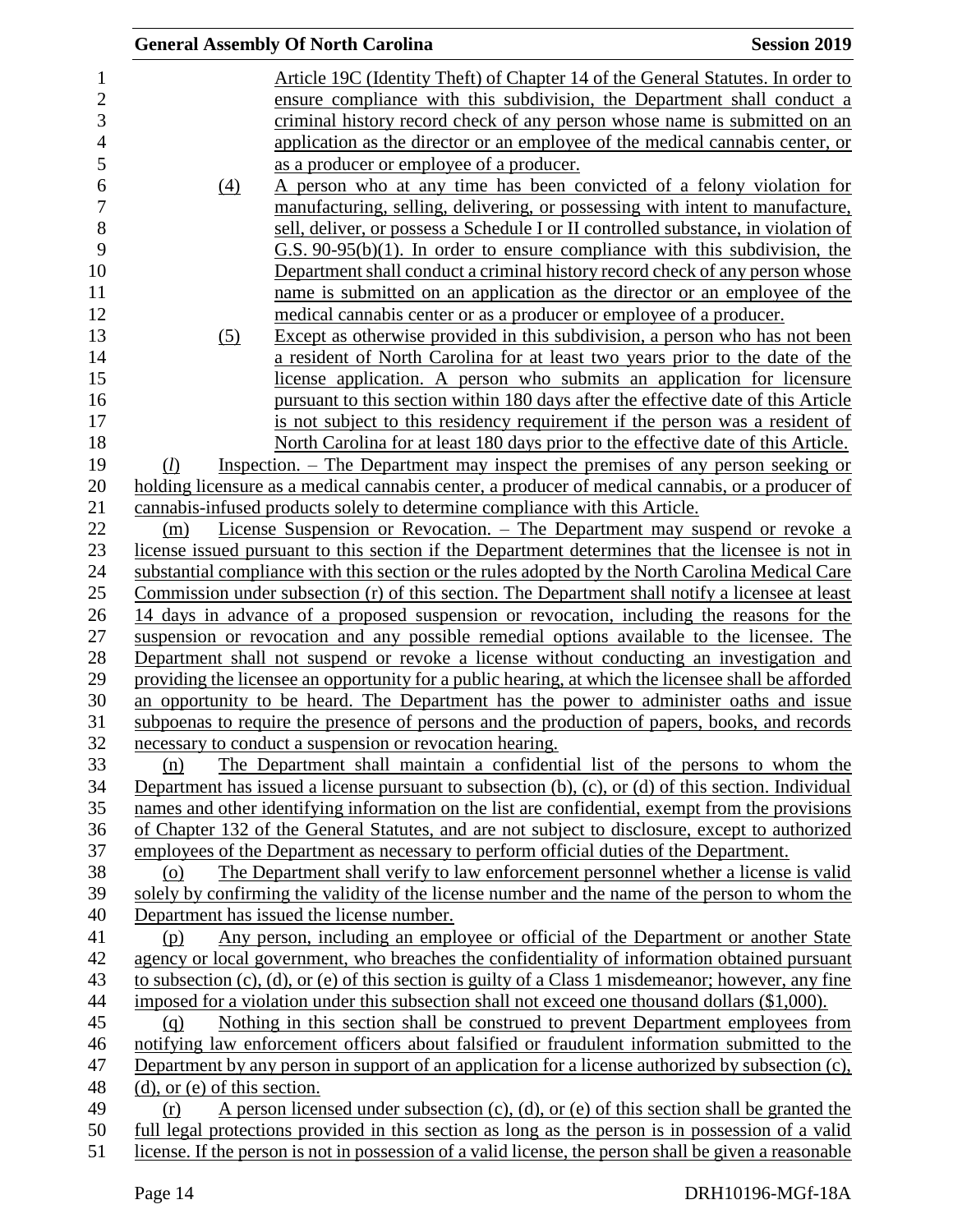|            | <b>General Assembly Of North Carolina</b>                                                             | <b>Session 2019</b> |
|------------|-------------------------------------------------------------------------------------------------------|---------------------|
|            | period of time to produce the license before the initiation of any arrest, criminal charges, or other |                     |
| penalties. |                                                                                                       |                     |
| (s)        | <u>Rules. – Not later than 120 days after the effective date of this act, the Board of</u>            |                     |
|            | Agriculture, in consultation with the Medical Care Commission, shall adopt rules to implement         |                     |
|            | the provisions of this section. The rules shall do all of the following:                              |                     |
| (1)        | Establish qualifications and requirements for licensure of medical cannabis                           |                     |
|            | centers, producers of medical cannabis, and producers of cannabis-infused                             |                     |
|            | products.                                                                                             |                     |
| (2)        | Establish civil penalties for minor violations of the provisions of this section.                     |                     |
| (t)        | Article 4 of Chapter 150B of the General Statutes governs judicial review of an                       |                     |
|            | administrative decision made under this section.                                                      |                     |
|            | "§ 90-730.7. Affirmative defenses for qualified patients and caregivers.                              |                     |
| (a)        | Except as otherwise provided in this section and G.S. 90-730.4, either of the                         |                     |
|            | affirmative defenses set out in subdivisions (1) and (2) of this subsection may be used by a person   |                     |
|            | charged with a criminal offense of possession, delivery, or production of cannabis, or any other      |                     |
|            | criminal offense in which possession, delivery, or production of cannabis is an element. The          |                     |
|            | affirmative defenses are as follows:                                                                  |                     |
| (1)        | The person satisfies all of the following criteria:                                                   |                     |
|            | Has been diagnosed with a chronic or debilitating medical condition<br>$\underline{a}$ .              |                     |
|            | and has been advised by the person's attending physician that the                                     |                     |
|            | medical use of cannabis may mitigate the symptoms or effects of that                                  |                     |
|            | chronic or debilitating medical condition.                                                            |                     |
|            | Is engaged in the medical use of cannabis.<br><u>b.</u>                                               |                     |
|            | Possesses or delivers cannabis only in the amount described in this<br>$\underline{c}$ .              |                     |
|            | Article as an adequate supply, or in an amount exceeding an adequate                                  |                     |
|            | supply if the person proves by a preponderance of the evidence that                                   |                     |
|            | the greater amount is medically necessary to mitigate the symptoms or                                 |                     |
|            | effects of the person's chronic or debilitating medical condition, as                                 |                     |
|            | determined by the person's attending physician.                                                       |                     |
| (2)        | The person satisfies all of the following criteria:                                                   |                     |
|            | Is assisting a person described in sub-subdivision (1)a. of this<br>a.                                |                     |
|            | subsection in the medical use of cannabis.                                                            |                     |
|            | Possesses, delivers, or produces cannabis only in the amount described<br><u>b.</u>                   |                     |
|            | herein as an adequate supply or in excess of that amount if the person                                |                     |
|            | proves by a preponderance of the evidence that the greater amount is                                  |                     |
|            | medically necessary as determined by the assisted person's attending                                  |                     |
|            | physician to mitigate the symptoms or effects of the assisted person's                                |                     |
|            | chronic or debilitating medical condition.                                                            |                     |
| (b)        | A person does not need to be a registry identification cardholder in order to assert an               |                     |
|            | affirmative defense described in this section.                                                        |                     |
| (c)        | A qualified patient or designated caregiver who has not received a registry                           |                     |
|            | identification card may present evidence supporting the need for the medical use of cannabis.         |                     |
|            | Such evidence may constitute a defense to a charge of cannabis possession and is admissible in        |                     |
|            | the courts of the State of North Carolina if such evidence otherwise properly qualifies as            |                     |
|            | admissible under the rules of evidence.                                                               |                     |
| (d)        | Except as otherwise provided in this section and in addition to the affirmative                       |                     |
|            | defenses described in subsection (a) of this section, a person engaged or assisting in the medical    |                     |
|            | use of cannabis who is charged with a crime pertaining to the medical use of cannabis is not          |                     |
|            | precluded from doing either of the following:                                                         |                     |
| (1)        | Asserting a full defense of medical necessity.                                                        |                     |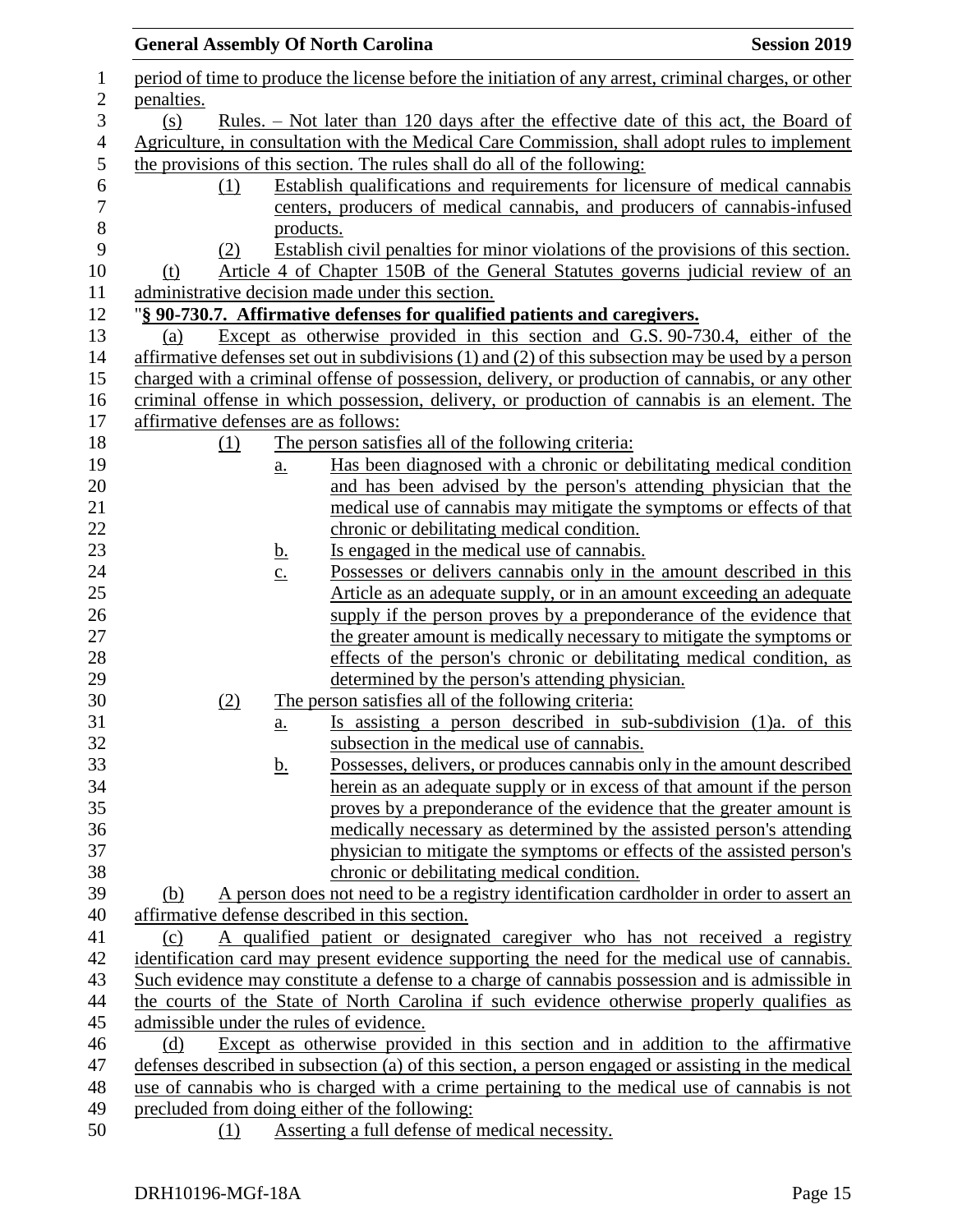|                |                             | <b>General Assembly Of North Carolina</b>                                                                                                                  | <b>Session 2019</b> |
|----------------|-----------------------------|------------------------------------------------------------------------------------------------------------------------------------------------------------|---------------------|
| $\mathbf{1}$   | (2)                         | Presenting evidence supporting the medical necessity of using cannabis for                                                                                 |                     |
| $\overline{c}$ |                             | treatment of a specific disease or medical condition if (i) the amount of                                                                                  |                     |
| 3              |                             | cannabis at issue is not greater than the amount described in this Article as an                                                                           |                     |
| $\overline{4}$ |                             | adequate supply and (ii) the person has taken steps to substantially comply                                                                                |                     |
| 5              |                             | with the provisions of this Article.                                                                                                                       |                     |
| 6              | (e)                         | A person may assert the need for the medical use of cannabis in a motion to dismiss,                                                                       |                     |
| 7              |                             | and the court shall dismiss charges following an evidentiary hearing where the defendant shows                                                             |                     |
| 8              |                             | that the elements listed in subsection (a) of this section existed at any time prior or subsequent to                                                      |                     |
| 9              | the charges being filed.    |                                                                                                                                                            |                     |
| 10             | (f)                         | Any interest in or right to property that was possessed, owned, or used in connection                                                                      |                     |
| 11             |                             | with a person's use of cannabis for medical purposes shall not be forfeited, nor shall the person                                                          |                     |
| 12             |                             | be subject to disciplinary action by a business or occupational or professional licensing board or                                                         |                     |
| 13             |                             | bureau if the person or the person's designated caregiver demonstrates the person's medical                                                                |                     |
| 14             |                             | purpose for using cannabis pursuant to this section.                                                                                                       |                     |
| 15             |                             | "§ 90-730.8. Immunity for physicians.                                                                                                                      |                     |
| 16             |                             | A physician shall not be subject to arrest or prosecution, penalized in any manner, or denied                                                              |                     |
| 17             |                             | any right or privilege for recommending the medical use of cannabis or providing written                                                                   |                     |
| 18             |                             | certification for the medical use of cannabis pursuant to this Article.                                                                                    |                     |
| 19             |                             | "§ 90-730.9. North Carolina Cannabis Research Program.                                                                                                     |                     |
| 20             | (a)                         | It is the intent of the General Assembly that The University of North Carolina System                                                                      |                     |
| 21             |                             | undertake objective scientific research regarding the efficacy and safety of administering                                                                 |                     |
| 22             |                             | cannabis as part of medical treatment. If the Board of Governors of The University of North                                                                |                     |
| 23             |                             | Carolina, by appropriate resolution, accepts this responsibility, The University of North Carolina                                                         |                     |
| 24             |                             | shall create a program to be known as the North Carolina Cannabis Research Program.                                                                        |                     |
| 25             | (b)                         | The purpose of the program is to develop and conduct studies designed to ascertain                                                                         |                     |
| 26             |                             | the general safety and efficacy of using cannabis for medical treatment. If the studies conclude                                                           |                     |
| 27             |                             | that cannabis is safe and effective for medical treatment, the program shall develop medical                                                               |                     |
| 28             |                             | guidelines for the appropriate administration and use of cannabis to assist physicians and patients                                                        |                     |
| 29             |                             | in evaluating the risks and benefits of using cannabis for medical treatment and to provide a                                                              |                     |
| 30             |                             | scientific basis for future policies.                                                                                                                      |                     |
| 31             | (c)                         | The research conducted under this section may involve the development of quality                                                                           |                     |
| 32             |                             | control, purity, and labeling standards for medical cannabis dispensed through the system; sound                                                           |                     |
| 33             |                             | advice and recommendations on the best practices for the safe and efficient cultivation of                                                                 |                     |
| 34             |                             | cannabis; and analysis of genetic and healing properties of the many varied strains of cannabis                                                            |                     |
| 35             |                             | to determine which strains may be best suited for a particular condition or treatment.                                                                     |                     |
| 36             | "§ 90-730.10. Severability. |                                                                                                                                                            |                     |
| 37             |                             | The provisions of this Article are severable. If any provision of this Article is held invalid by                                                          |                     |
| 38             |                             | a court of competent jurisdiction, the invalidity shall not affect other provisions of this Article                                                        |                     |
| 39             |                             | which can be given effect without the invalid provision."                                                                                                  |                     |
| 40             |                             | <b>SECTION 2.</b> During the period between the effective date of this act and 30 days                                                                     |                     |
| 41             |                             | after the effective date of rules adopted under G.S. 90-730.5(p), the following provisions apply:                                                          |                     |
| 42             | (1)                         | The Department of Health and Human Services shall issue a temporary                                                                                        |                     |
| 43             |                             | certificate for participation in the regulated medical supply system established                                                                           |                     |
| 44             |                             | under G.S. 90-730.6 to any individual who would be eligible to participate in                                                                              |                     |
| 45             |                             | the system as a qualified patient but for the adoption of rules to fully                                                                                   |                     |
| 46<br>47       |                             | implement the system, upon presentation of a written certification for the                                                                                 |                     |
| 48             |                             | medical use of cannabis from the individual's treating physician. The                                                                                      |                     |
| 49             |                             | certificate shall specify the amount of cannabis the certificate holder may<br>possess for the medical use of cannabis. The Department of Health and Human |                     |
| 50             |                             | Services shall maintain a list of all temporary certificates issued pursuant to                                                                            |                     |
| 51             |                             | this section.                                                                                                                                              |                     |
|                |                             |                                                                                                                                                            |                     |